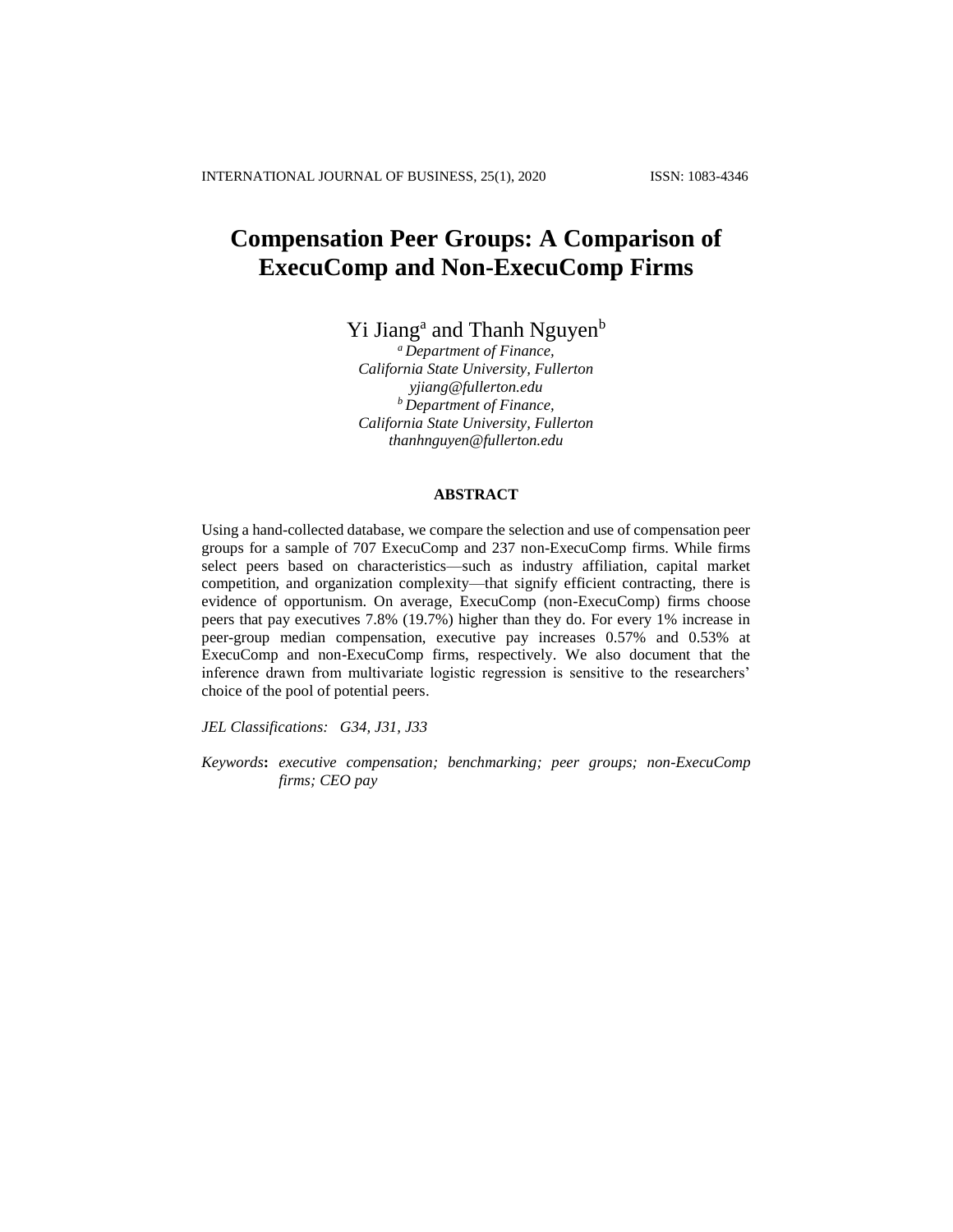#### **I. INTRODUCTION**

Compensation peer groups have been a popular topic in the finance literature. An extensive body of literature exists that examines the selection of compensation peer groups and the effects of compensation peer groups on CEO pay for companies covered in Standard and Poor's ExecuComp database.<sup>1</sup> In contrast, because of data constraints, there is almost no evidence about compensation peer groups for non-ExecuComp companies.

Non-ExecuComp firms are important since they comprise more than 75% of firms in the Compustat database and are more representative of the sample of U.S. public firms, in general. Cadman et al. (2010) show that ExecuComp and non-ExecuComp firms operate in different contracting environments, and this leads to differences in the design of their executive compensation contracts. Hence, it is important to study how compensation structures differ across the two sets of firms. In this paper we provide some of the first comparisons of compensation peer groups in ExecuComp and non-ExecuComp firms, using a hand-collected peer-group database from 2006. We use these data both to provide new descriptive evidence about compensation peer groups in non-ExecuComp firms and to contribute to prior research on compensation peer groups using only ExecuComp firms.

Despite the large number of studies on compensation peer groups, research has not yet conclusively determined whether compensation peer groups are opportunistically selected to inflate CEO pay. In a sample of S&P 900 firms, Faulkender and Yang (2010) find firms are more likely to select firms with greater pay as their peers. Bizjak et al. (2011) show that firms select highly paid peers to bias CEO compensation upward. In contrast to these findings, Cadman and Carter (2014) suggest inference about opportunistic peer selection depends on the researcher-defined pool of potential peers. Using a group of potential peers that better reflects the CEO labor market, they find that peer-group selection is less opportunistic. Bizjak et al. (2008) find that CEO pay is set to levels comparable with firms of similar size and industry, and they conclude that the selection of compensation peers reflects efficient benchmarking. Finally, Albuquerque et al. (2013) support the efficient contracting view by showing that the choice of highly paid peers represents a reward for CEO talent not observed by investors. Given the conflicting evidence documented by prior literature, whether or not peer groups are opportunistically selected remains an open question.

In this paper, we focus on a sample of non-ExecuComp firms to better understand compensation peer-group benchmarking in U.S. public firms. We focus on two major research questions. First, we study whether non-ExecuComp firms choose peers in a way that demonstrates efficient contracting or opportunism. Second, we examine the extent to which non-ExecuComp firms benchmark their executive pay against that of chosen peers. It is worth noting that the question of how non-ExecuComp firms choose and use peer groups is, in itself, of great interest to financial economists because of a lack of data prior to our study. Moreover, the comparison between ExecuComp and non-ExecuComp firms in their compensation peer groups allows us to explore the importance of peer selection in setting CEO pay under different contracting environments.

In 2006, the Securities and Exchange Commission (SEC) adopted new proxy disclosure rules requiring firms to disclose the compensation peers they use in setting CEO pay. By using a hand-collected sample of 707 ExecuComp firms and 237 non-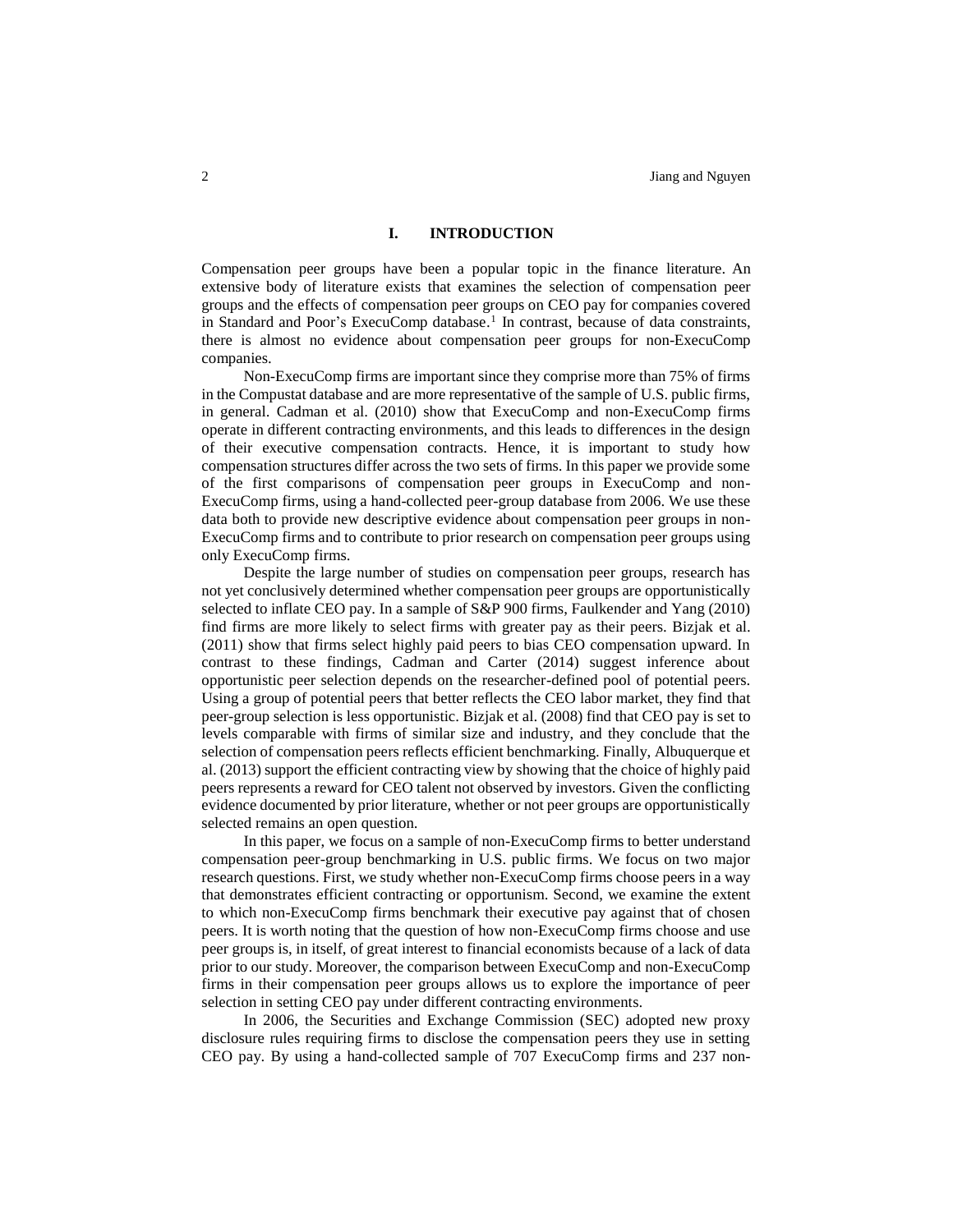ExecuComp firms in 2006, we first show that the average size of peer groups in non-ExecuComp firms is 13.98; this is smaller than the average number of peer firms in ExecuComp firms (16.36). Non-ExecuComp firms select more firms from the same industry compared with ExecuComp firms. Non-ExecuComp firms also choose slightly more of their peers from the same industry-size group. These differences in peer-group composition between ExecuComp and non-ExecuComp firms suggest a need to partition the sample based on different contracting environments.

Next, we compare size, accounting performance, and compensation between sample firms and their peers for ExecuComp and non-ExecuComp firms, respectively. For ExecuComp firms, we find significant differences between the characteristics of the peer firms and those of the sample firms. At the median, ExecuComp firms select peers that are  $14\%$  (computed as  $\exp(0.13)$ -1), or \$132 million, larger in terms of sales. In terms of pay, peer firms have median total pay levels about 7.8%, or \$279,000, higher than sample firms. For non-ExecuComp firms, the gap is even larger: the median difference between peers and the sample firms is 35% in terms of sales, and 19.7% in terms of total compensation. Based on this analysis, non-ExecuComp firms appear to select peers even more opportunistically than do ExecuComp firms, in terms of size and total pay. They also appear to choose peer firms in a manner that could lead to unjustified pay increases.

To further examine whether non-ExecuComp firms choose compensation peers in a manner that inflates CEO pay, we examine the probability that a sample firm selects a firm as a peer as a function of differences in economic and pay characteristics. Similar to Cadman and Carter (2014), we consider four important factors: size, performance, growth opportunities, and compensation. We expect that opportunistic selection will manifest in chosen peers that are larger, have better performance, have greater growth opportunities, and have higher CEO compensation than sample firms, relative to other unselected peers. We separately run multivariate logit regressions for ExecuComp and non-ExecuComp firms, controlling for industry characteristics, customer/supplier relations, executive transfer, credit market characteristics, and product and market diversification. Interestingly, while ExecuComp firms opportunistically choose peers as demonstrated by selecting larger, better-performing, and higher-growth peers with greater CEO compensation, non-ExecuComp firms appear to select, as peers from among all the potential peer firms, smaller firms with inferior performance. This result is puzzling since it is different from the univariate results we have documented previously.

What explains the different inference based on univariate results and multivariate logit regression? In the above logit regressions, the set of potential peer firms includes all sample firms, both ExecuComp and non-ExecuComp firms, and all of the chosen peers. As Cadman and Carter (2014) point out, defining the pool in this way may introduce noise in the selection process as it introduces potential peers that are likely not in a sample firm CEO's labor market. For example, if big ExecuComp (small non-ExecuComp) firms consider all small non-ExecuComp (big ExecuComp) firms as potential peers, their chosen peers are bigger (smaller) than the unchosen peers; they would appear, to researchers, to select peers opportunistically (non-opportunistically). To address this issue, we redefine the pool of potential peers for sample firms: the set of potential peers for ExecuComp firms includes only ExecuComp firms and their chosen peers, and the set of potential peers for non-ExecuComp firms includes only non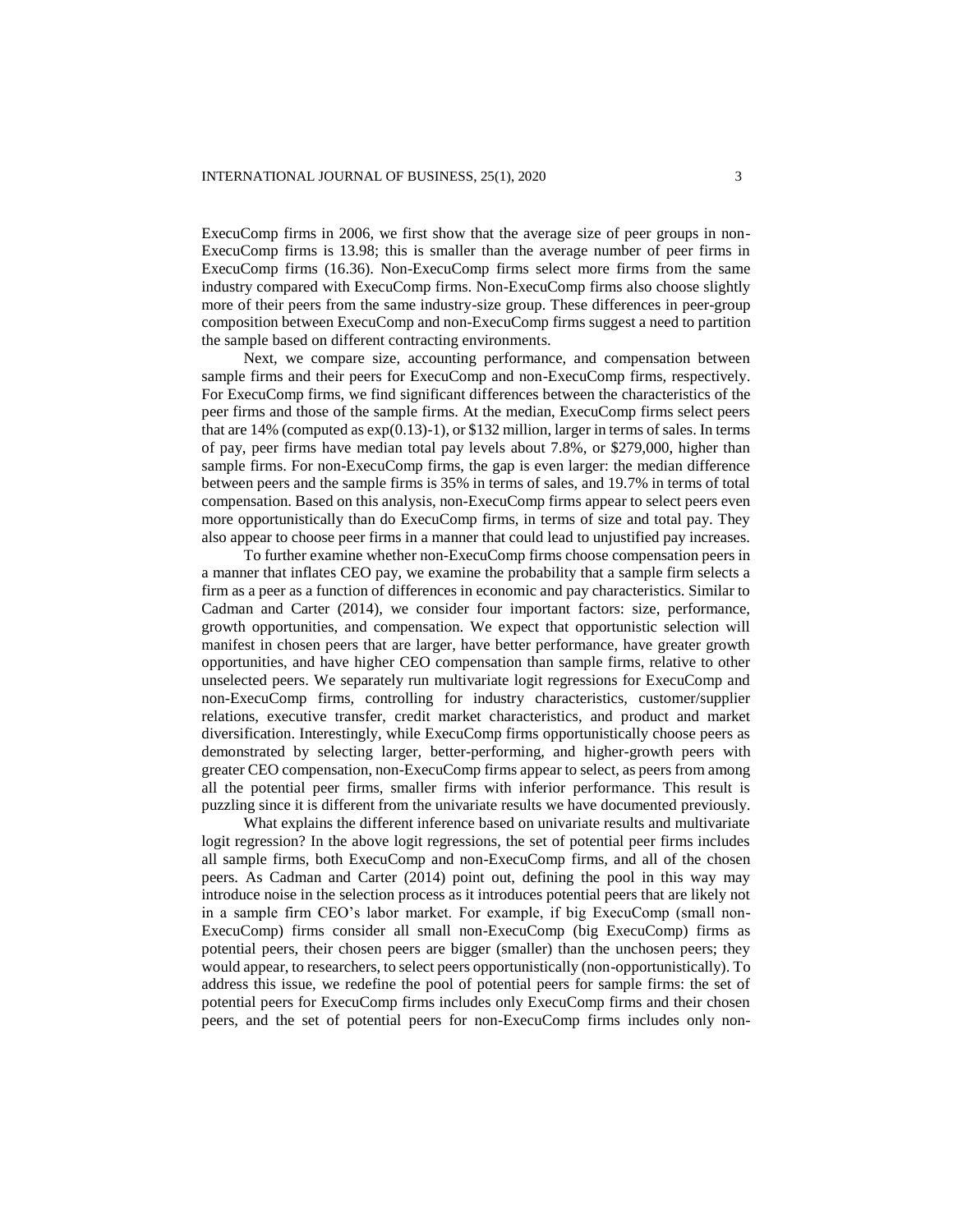ExecuComp firms and their chosen peers. We now rerun the logit regression. We find ExecuComp firms continue to exhibit opportunism in peer selection; however, the degree of opportunism is reduced when using a group of potential peers that better reflects the CEO labor market. Non-ExecuComp firms, on the other hand, appear to opportunistically pick up peers that are larger, have higher growth opportunities, and have greater CEO compensation. The results suggest that both types of firms exhibit opportunistic behavior in peer selection.

If opportunism describes the selection of peer firms, then economic characteristics of chosen peers should be related to greater CEO pay. By benchmarking themselves against larger and more highly paid peers, CEOs can attempt to negotiate a compensation package that could lead to unjustified pay increases. To examine this issue, we investigate the effect of peer-group compensation on the sample firm's CEO pay. For ExecuComp firms (non-ExecuComp firms), a 1% increase in median total pay among peers leads to a 0.573% (0.532%) increase in CEO compensation. The results indicate that peer-group benchmarking is an important determinant of CEO compensation, and the degree of benchmarking is similar in ExecuComp and non-ExecuComp firms.

Having shown that both ExecuComp and non-ExecuComp firms select, on average, bigger and better-compensated peers, we next examine whether the difference in size (compensation) between chosen peers and the sample firms is related to the number of peers in the peer groups. Faulkender and Yang (2010) show that peer selection bias is more severe in smaller peer groups than in larger peer groups because it is easier to inflate median size (compensation) of a shorter list of peers. For ExecuComp firms in our sample, we find the difference in size (size bias) and compensation (compensation bias) between peer-group medians and sample firms is significantly larger in firms with small peer groups than in those with large peer groups. For non-ExecuComp firms, we also find that size and compensation bias are larger in small peer groups than in large peer groups, but the difference in compensation bias is not statistically significant.

In summary, this study contributes to the compensation literature along the following dimensions. First, we provide insight into the composition of peer groups for a set of firms that have contracting-environment characteristics different from those of firms typically examined in empirical studies on executive compensation. Hence, we can shed further light on peer-group selection and the impact of peer groups on compensation design in U.S. public firms. Second, we contribute to the debate in the literature about whether firms opportunistically select compensation peers, and we verify Cadman and Carter's (2014) finding that the researcher's choice of the pool of potential peers influences the conclusions drawn.

The remainder of the paper is organized as follows: Section II describes the data for empirical tests, Section III reports the empirical results and Section IV concludes.

#### **II. DATA AND DESCRIPTIVE STATISTICS**

The SEC's new disclosure requirement became effective for firms with fiscal year-end on or after December 15, 2006. Thus we start with the lists of ExecuComp and non-ExecuComp firms that ended their fiscal years between December 2006 and May 2007. Similar to Cadman et al. (2010), we define ExecuComp firms as firms covered by the Standard and Poor's ExecuComp database.<sup>2</sup> Non-ExecuComp are defined as firms that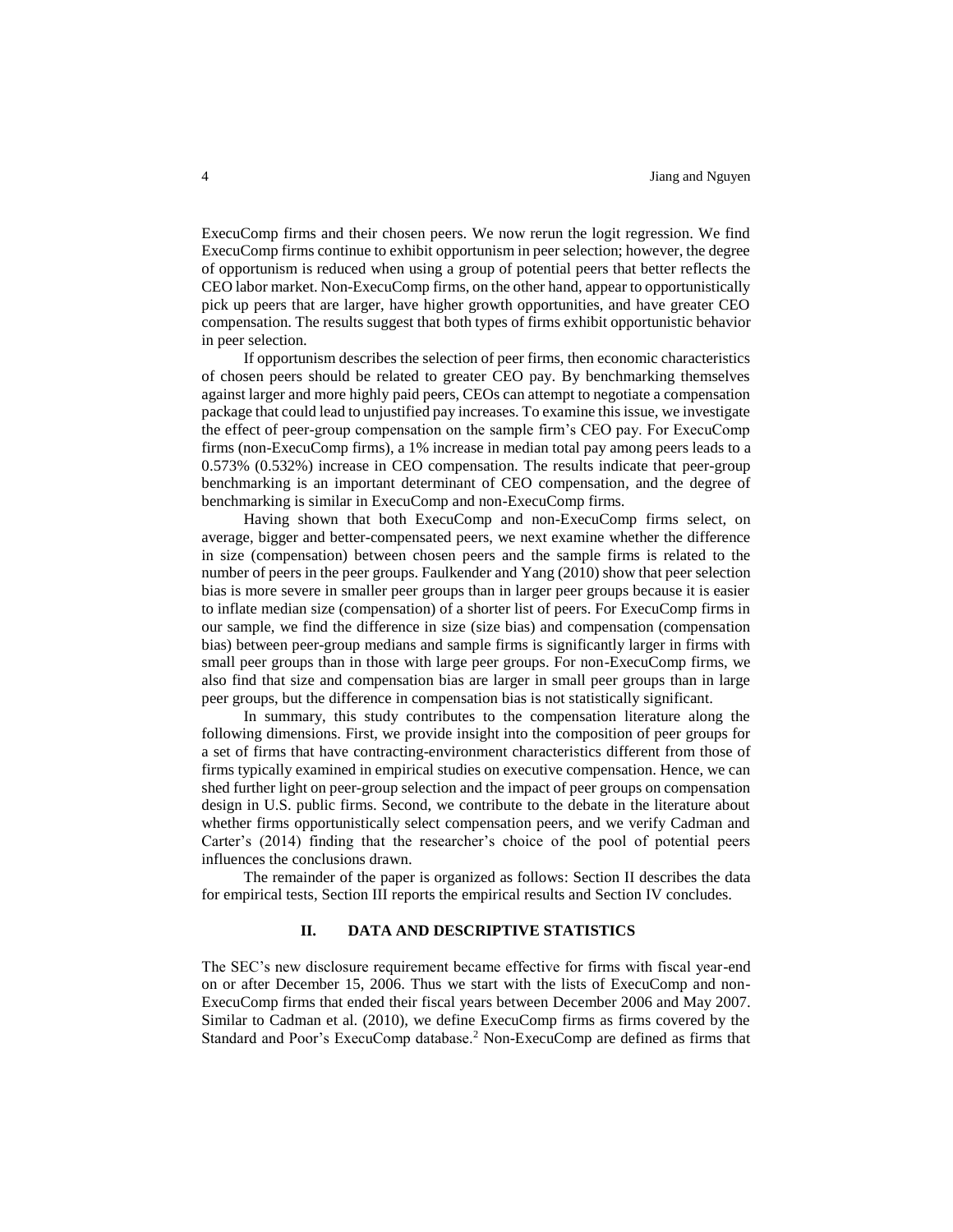were part of the Russell 3000 index in June 2006, but are not in the ExecuComp database.<sup>3</sup>

We then read proxy statements, usually form DEF 14A obtained from the SEC's website, for each sample firm to collect the information about compensation peer group. As reported in Table 1, out of the 1,178 (894) ExecuComp (non-ExecuComp) firms for which we managed to find proxy statements, 808 (409) firms disclosed the peer groups they used to benchmark executive compensation. The numbers show that about 76% of ExecuComp firms use peer groups, but only 46% of non-ExecuComp firms do so. Non-ExecuComp firms may be less likely to use peer groups compared to ExecuComp firms because of the cost associated with constructing peer groups. Peer groups are usually formed with the help of compensation consultants, who address the specific situation of each firm in the labor market. Smaller non-ExecuComp firms may not have the resources to hire consultants, so they may choose not to have customized peer groups.<sup>4</sup> Alternatively, this difference in the use of peer groups may be due to differences in contracting environment (Cadman et al., 2010). For example, higher institutional ownership concentration may reduce the need for non-ExecuComp firms to benchmark pay against a group of peers.

|                  | Table 1 |  |
|------------------|---------|--|
| Sample selection |         |  |

|                                                    | <b>ExecuComp</b> | Non-ExecuComp |
|----------------------------------------------------|------------------|---------------|
|                                                    | (1)              | (2)           |
| Number of 2006 fiscal year firms that report under | 1,333            | 975           |
| the new SEC rule.                                  |                  |               |
| Minus firms that proxy statements were not found.  | 155              | 81            |
| Number of proxies read.                            | 1,178            | 894           |
| Minus firms that did not use compensation peer     | 370              | 485           |
| groups.                                            |                  |               |
| Number of firms used compensation peer groups.     | 808              | 409           |
| Minus firms have zero compensation in either 05 or | 10               | 3             |
| 06 fiscal year.                                    |                  |               |
| Minus firms that compensation and accounting data  | 91               | 169           |
| were not available for all of reported peers.      |                  |               |
| Final sample.                                      | 707              | 237           |
| Number of reported peers.                          | 11,570           | 3,314         |
| Number of unique peers.                            | 2,630            | 1,841         |

ExecuComp firms are firms covered by ExecuComp database. Non-ExecuComp are firms in Russell 3000 index (June 2006) that are not covered in ExecuComp database. 2006 fiscal year firms that report under the new SEC disclosure rule are firms with fiscal year end from December 2006 to May 2007.

To obtain information about sample firms and chosen peer firms, we use data from different standard databases as well as hand-collected compensation data. Accounting and stock data are from Compustat and the Center for Research in Security Prices (CRSP), respectively. Institutional ownership data are from Thomson Reuters. Regarding executive compensation, we begin with data available in the ExecuComp database. For the firms and peers that had accounting data available from Compustat, but are not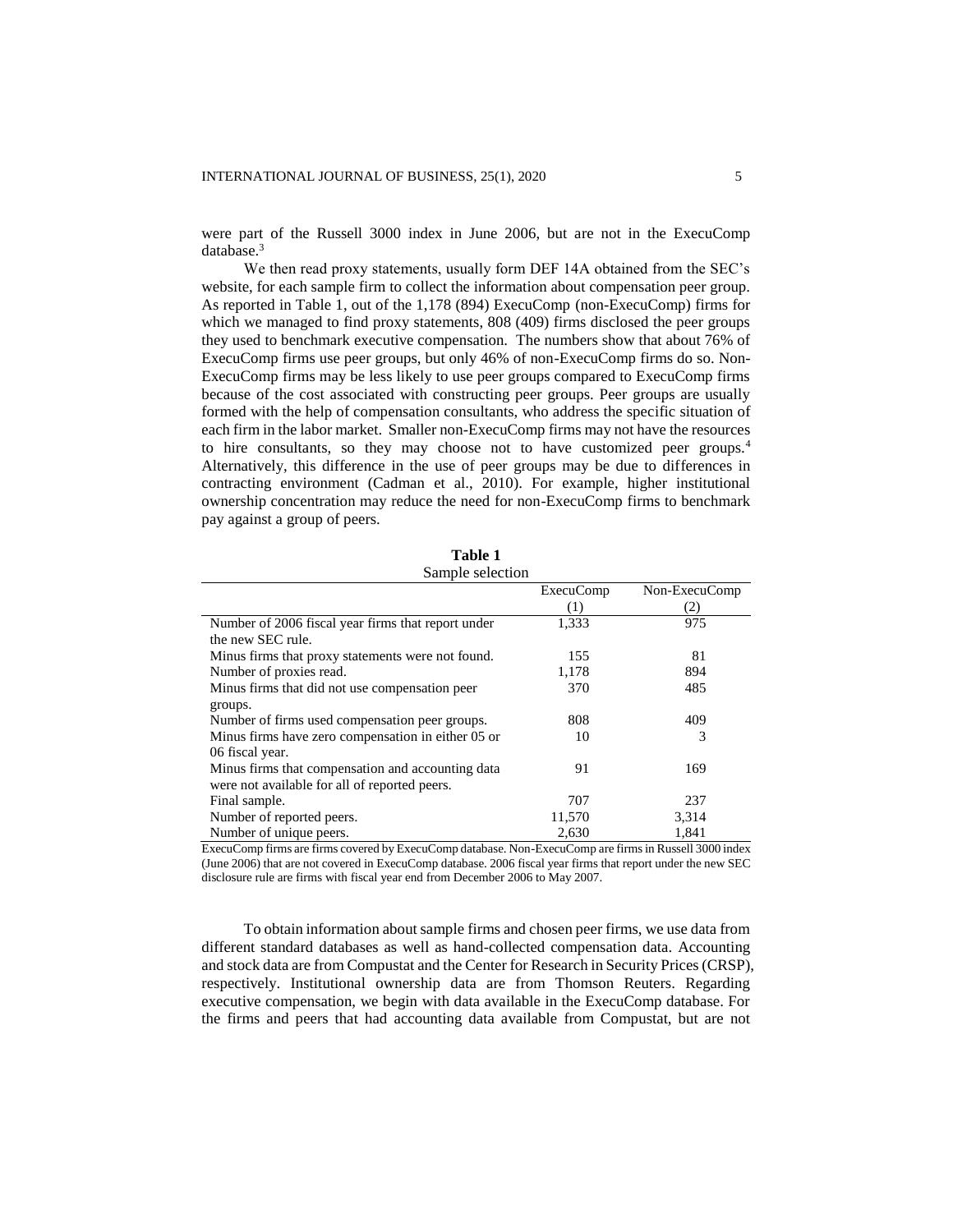covered by ExecuComp, we hand-collected the compensation data from proxy statements.<sup>5</sup> Following Bizjak et al. (2011), we apply two filters to the sample firms. First, we require that the sample firms have non-zero CEO compensation in both the 2005 and the 2006 fiscal years. Second, we retain only those sample firms that have all peers with accounting and compensation data available. Our final sample includes 707 (237) ExecuComp (non-ExecuComp) firms. The number of reported peers is 11,570 (3,314), and this number includes 2,630 (1,841) unique peer firms.

The 2006 fiscal year is an interesting year to investigate. Most of the sample firms chose peers for this fiscal year prior to knowing that the list of peers would have to be disclosed. This is because the new SEC disclosure rule was issued on August 29, 2006, and most of the firms would have chosen peer groups well before that time (Faulkender and Yang, 2013). Thus, the results reported in our paper represent the behavior of firms for many years before the adoption of the new disclosure requirement. In addition, other prior research has looked at the peer groups for the 2006 fiscal year, for either the whole or part of the ExecuComp firm universe.<sup>6</sup> Our paper serves as an extension of their results and allows us to compare the peer-group benchmarking practices of these two groups of firms.

Table 2 reports summary statistics comparing ExecuComp and non-ExecuComp sample firms. Given that most ExecuComp firms are members of the S&P 1500 index, the biggest public firms, it is expected that ExecuComp firms have greater revenue, higher profitability, and lower stock volatility. Institutional investors own about 79% of shares outstanding of ExecuComp firms, compared with 59% of non-ExecuComp firms.<sup>7</sup> However, the ownership concentration is lower for ExecuComp. The ratio of the top five institutional ownership to the total institutional ownership for ExecuComp firms is 0.37, compared to 0.49 for non-ExecuComp firms.

Regarding compensation, CEOs of ExecuComp firms are paid, on average, 1.85 dollars for each thousand dollars of revenue. This number is 4.94 dollars for the CEOs of non-ExecuComp firms. ExecuComp firms seem to rely more on equity-based incentives to compensate their executives. The pay mix (salary and bonus/total compensation) is lower for ExecuComp firms. In summary, Table 2 shows evidence consistent with Cadman et al. (2010), in that "ExecuComp and non-ExecuComp firms operate in different contracting environments that lead to differences in the design of their executive compensation contracts". Our paper focuses on how these two groups differ in their choice and use of compensation peer groups.

Table 3 reports the size and composition of peer groups. On average (median), ExecuComp firms have peer groups of 16.36 (15) peers. The number is 13.98 (14) for non-ExecuComp firms, and the difference is significant. Table 3 also reports the fraction of peers in the same industry and the fraction in the same industry-size group. We use Fama and French's (1997) 49-industry classification. Peers are considered in the sample firm's industry-size group if the peers are from the same industry and have sales revenue between 50% and 200% of that of the sample firms. While ExecuComp and non-ExecuComp firms show a non-statistically significant difference in the fraction of peers in the same industry-size group, ExecuComp firms tend to choose more peers from other industries. These results are not surprising since ExecuComp firms are the largest in their industries, and it is difficult for them to find same-industry peers that are 200% larger. In addition, it is consistent with the labor-market argument that to run big, complex firms, general management skills (transferable across companies and industries) are more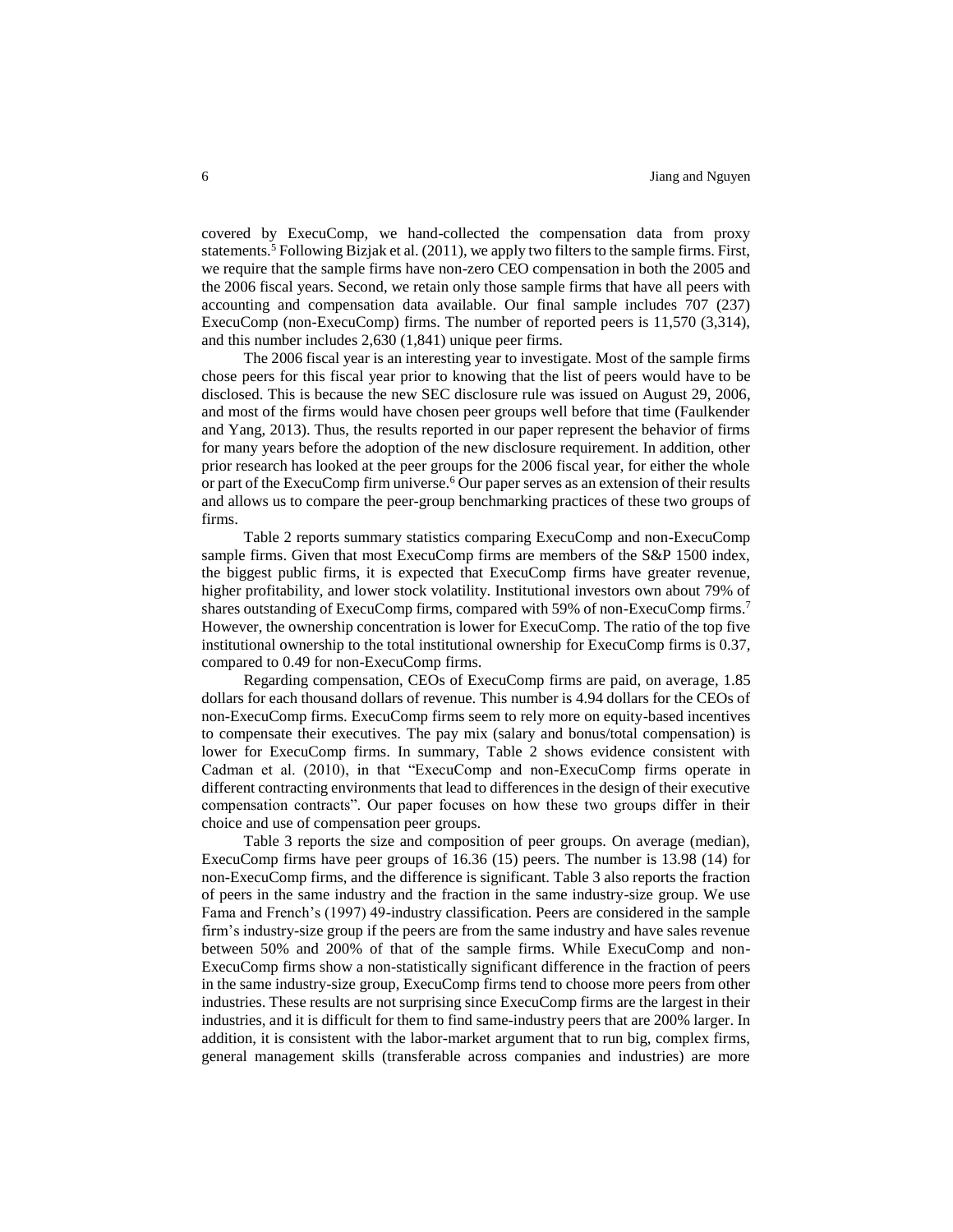important than industry-specific skills. Thus, bigger firms tend to have more competition from outside industries for managerial talents, and it is appropriate to include more peers from other industries in their peer groups.

|                              | Table 2            |                       |
|------------------------------|--------------------|-----------------------|
|                              | Summary statistics |                       |
|                              | ExecuComp Firms    | Non-ExecuComp Firms   |
|                              | Median             | Median                |
|                              | (1)                | (2)                   |
| Financial characteristics    | $N = 707$          | $N = 237$             |
| Sales (\$ million)           | 2,028              | $294***$              |
| Total assets (\$ million)    | 3,080              | $828***$              |
| $ROA (\%)$                   | 8.08               | $5.71***$             |
| <b>MTB</b>                   | 1.24               | 1.26                  |
| Stock volatility             | 0.36               | $0.57^{\ast\ast\ast}$ |
| Institutional ownership and  | $N = 695$          | $N = 229$             |
| concentration                |                    |                       |
| Institutional ownership (%)  | 79                 | $59***$               |
| Institutional ownership      | 0.37               | $0.49***$             |
| concentration                |                    |                       |
| Compensation                 | $N = 707$          | $N = 237$             |
| Salary & bonus $(\$000s)$    | 1,538              | $769***$              |
| Salary & bonus/Sales         | 0.76               | $2.51***$             |
| (dollar per thousand)        |                    |                       |
| Total compensation (\$ 000s) | 3,880              | $1502***$             |
| Total compensation/Sales     | 1.85               | $4.94***$             |
| (dollar per thousand)        |                    |                       |
| Pay mix (salary & bonus/     | 0.42               | $0.56^{\ast\ast\ast}$ |
| total compensation)          |                    |                       |

Summary statistics of ExecuComp and non-ExecuComp firms that report peer groups and that accounting and compensation data are available for all of the peers. The table reports data for 2005 fiscal year. The union of all sample firms, both ExecuComp and non-ExecuComp, and their chosen peers has 3354 firms. ROA and market-to-book are winsorized at the 1<sup>st</sup> and 99<sup>th</sup> percentiles of the distribution of the union. Variable definitions are provided in the Appendix. Medians are reported and the Wilcoxon rank-sum test is used to compare the two values. \*\*\*, \*\*, and \* indicate significance at 1%, 5%, and 10% confidence levels, respectively.

| Statistics on the size and composition of peer groups |                     |                         |  |  |
|-------------------------------------------------------|---------------------|-------------------------|--|--|
|                                                       | ExecuComp $(N=707)$ | Non-ExecuComp $(N=237)$ |  |  |
|                                                       |                     |                         |  |  |
| Number of firms in peer                               | 16.36               | 13.98***                |  |  |
| group                                                 | (15)                | $(14***$                |  |  |
| Fraction of peers in the same                         | 0.63                | $0.71***$               |  |  |
| industry                                              | (0.73)              | $(0.89***)$             |  |  |
| Fraction of peers in the same                         | 0.37                | 0.40                    |  |  |
| industry-size group                                   | (0.33)              | (0.38)                  |  |  |

**Table 3**

This table presents evidence on peer group size and composition. Peer group data were hand-collected from corporate proxy statements. The Fama-French 49-industry classification was used. A peer is considered in the sample firm's industry-size group if the peer is in the sample firm's industry and has sales between 0.5 to 2.0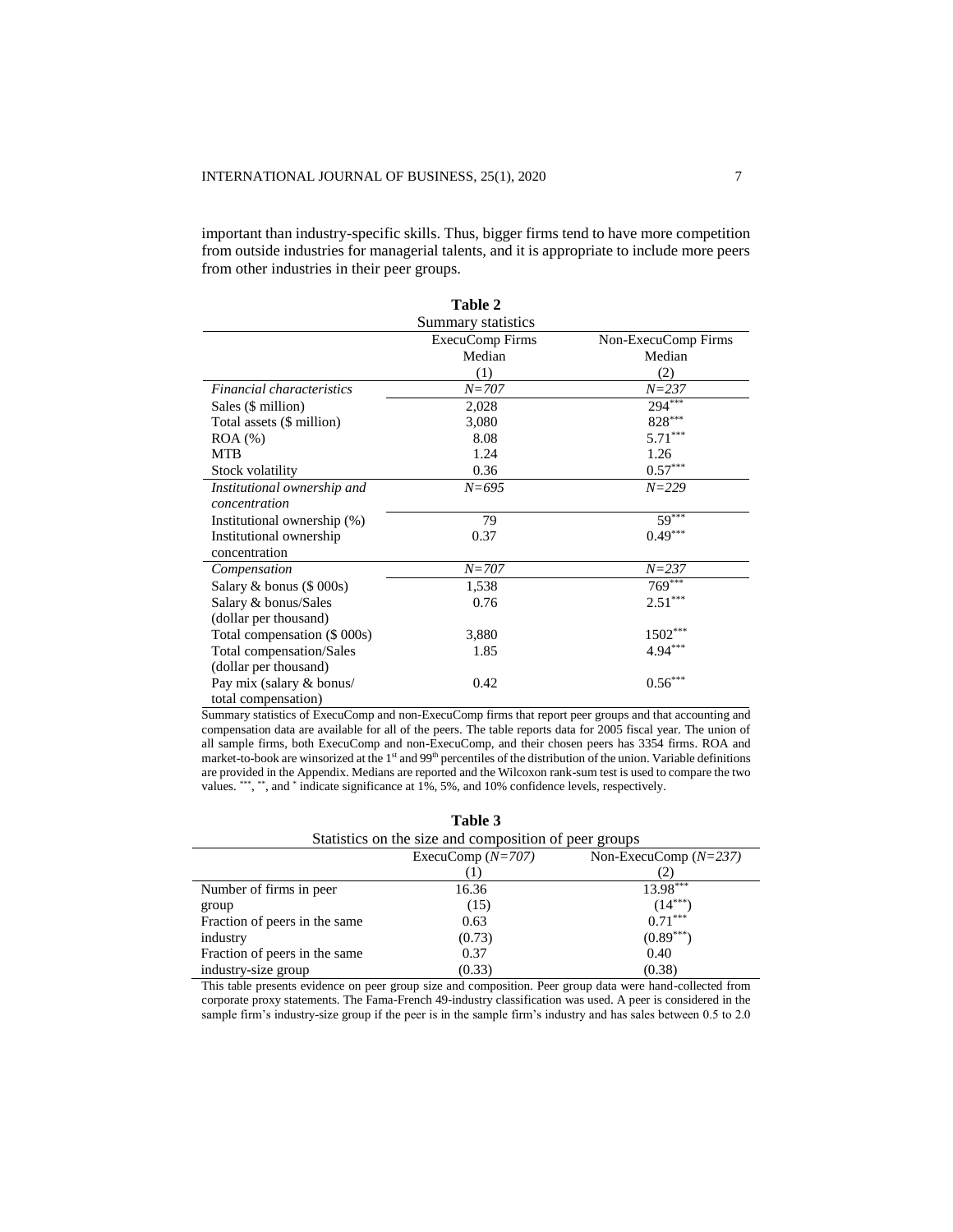times that of the sample firm's sales. The table reports means with medians reported in parentheses. *t*-test (Wilcoxon rank-sum test) is used to compare two means (medians). \*\*\*, \*\*, and \* indicate significance at 1%, 5%, and 10% confidence levels, respectively.

#### **III. EMPIRICAL RESULTS**

#### **A. Firm Size, Performance and Compensation for Firms and Their Peers**

We first study the economic characteristics and CEO compensation for the sample firms and the median of the selected peer groups. If peer groups are solely chosen based on labor-market considerations, then industry, size, and performance are important selection criteria.<sup>8</sup> As a firm's industry peers of similar size are also more likely its primary competitors for CEO talent, we expect firms to select, as compensation peers, other firms that are similar in industry and size. We also expect firms to select, as compensation peers, other firms similar in profitability.<sup>9</sup> On the other hand, if peer groups are chosen to give CEOs an unjustified compensation increase, then compensation at a potential peer firm would also affect the likelihood of the peer firm being selected. In our analysis, firm size is measured by revenue and performance is measured by return on assets (*ROA*). We use two ways to measure executive compensation. The first is CEO's total compensation (ExecuComp data item *TDC1*), which includes salary, bonus, restricted stock granted, and the Black-Scholes value of stock-options granted.<sup>10</sup> The second measure is *pay mix*, which is the value of salary and bonus divided by the value of total compensation of the CEO.

Table 4 provides the summary statistics for firms and their reported compensation peers. We compare size, accounting performance, and compensation between sample firms and their peers for ExecuComp and non-ExecuComp firms, respectively. The Wilcoxon signed-rank test is used to test the differences in medians between sample firms and peer groups. For ExecuComp firms, we find significant differences between the characteristics of the peer firms and those of the sample firms. At the median, ExecuComp firms select peers that are  $14\%$  (computed as  $\exp(0.13)$ -1), or \$132 million, larger in terms of sales. In terms of pay, peer firms have median total pay levels that are about 7.8%, or \$279,000, higher than those of sample firms. For non-ExecuComp firms, the gap is even larger: the median difference between peers and the sample firms is 35% in terms of sales and 19.7% in terms of total compensation. We do not find differences in median accounting performance (measured by *ROA*) between peer group and sample firms for either ExecuComp or non-ExecuComp firms. Based on the analysis, non-ExecuComp firms appear to select peers even more opportunistically than do ExecuComp firms in terms of size and total pay.

The results documented in Table 4 show that firms appear to choose peers in a manner that could lead to unjustified pay increases. The differences in total pay between peer groups and firms come from two sources. First, firms include larger firms in their peer groups. It is well-documented that firm size is associated with pay, and thus larger firm size would lead to higher compensation. Second, among the potential peers with similar size, firms hand-pick peers with higher compensation. In the next section, we implement multivariate logit regression to shed more light on the practice of selecting peers.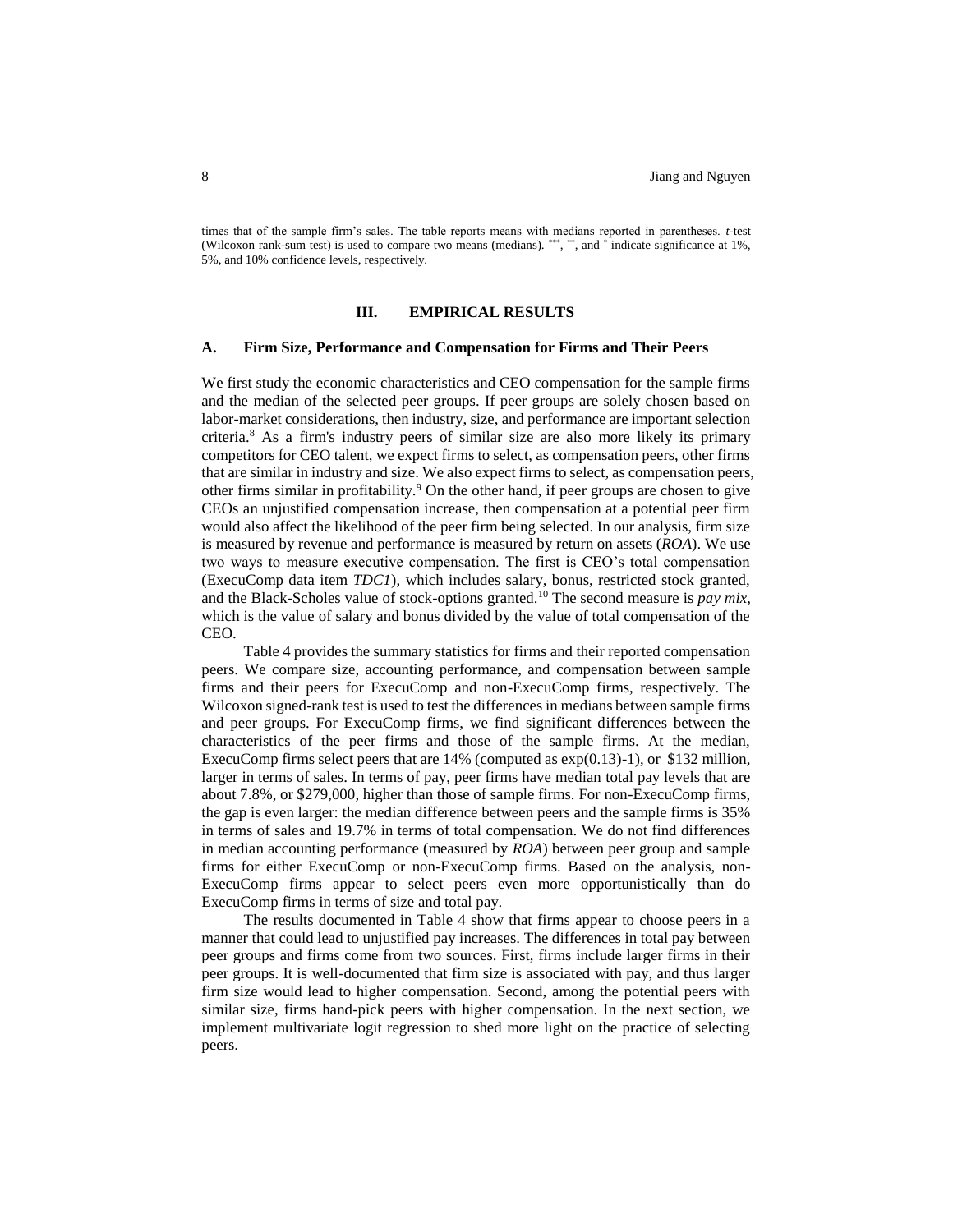| <b>Table 4</b>                                   |             |                      |                                           |  |  |
|--------------------------------------------------|-------------|----------------------|-------------------------------------------|--|--|
| Summary statistics on peer firms                 |             |                      |                                           |  |  |
|                                                  | Sample Firm | Peer Group<br>Median | Peer Group<br>Median minus<br>Sample Firm |  |  |
|                                                  | (1)         | (2)                  | (3)                                       |  |  |
| Panel A: ExecuComp firms (707 firms)             |             |                      |                                           |  |  |
| Sales (log)                                      | 7.615       | 7.770                | 0.131                                     |  |  |
| Sales (\$ million)                               | 2,028       | 2,367                | $132***$                                  |  |  |
| $ROA$ $%$                                        | 8.082       | 9.394                | 0.143                                     |  |  |
| Total compensation (log)                         | 8.264       | 8.340                | $0.075***$                                |  |  |
| Total compensation (\$ 000)                      | 3,880       | 4,189                | 280                                       |  |  |
| Pay mix (salary and bonus/total<br>compensation) | 0.416       | 0.397                | $-0.008***$                               |  |  |
| Panel B: Non-ExecuComp firms (237<br>firms)      |             |                      |                                           |  |  |
| Sales (log)                                      | 5.684       | 6.141                | $0.297***$                                |  |  |
| Sales (\$ million)                               | 294         | 464                  | $74***$                                   |  |  |
| $ROA (\%)$                                       | 5.705       | 6.130                | 0.280                                     |  |  |
| Total compensation (log)                         | 7.315       | 7.565                | $0.180***$                                |  |  |
| Total compensation (\$ 000)                      | 1,502       | 1,929                | $233**$                                   |  |  |
| Pay mix (salary and bonus/total<br>compensation) | 0.557       | 0.507                | $-0.027**$                                |  |  |

Summary statistics for firm size, performance, and compensation for firms and their reported compensation peers. Panel A (B) reports medians across ExecuComp (non-ExecuComp) sample firms. Data is for 2005 fiscal year. Firm size is measured by sales revenue and firm performance is ROA. Compensation includes all forms of pay such as salary and bonus, options, restricted stock awards etc. The Wilcoxon signed-rank test is used in testing the differences in column 3. \*\*\* , \*\*, and \* indicate significant at 1%, 5% and 10% confidence level.

## **B. Determinants of Peer Groups**

To further examine whether non-ExecuComp firms choose compensation peers in a manner that inflates CEO pay, we examine the probability of a sample firm selecting a potential peer as a function of differences in economic and pay characteristics. Similar to Cadman and Carter (2014), we consider four important factors: size, performance, growth opportunities, and compensation. We expect that opportunistic selection will manifest in chosen peers that are larger, have better performance, have greater growth opportunities, and have higher CEO compensation than sample firms relative to other unselected peers. We run the following multivariate logit regressions separately for ExecuComp and non-ExecuComp firms:

 $Peer_{ij} = a_0 + a_1 \times P_{minus} F_{subij} + a_2 \times P_{minus} F_{ROA_{ij}} + a_3 \times P_{minus} F_{subij}$ 

- +  $a_4 \times P$ \_minus\_F\_pay<sub>ij</sub> + a<sub>5</sub>×industry controls<sub>ij</sub> + a<sub>6</sub>×customer/supplier relation<sub>ij</sub>
- +  $a_7$ × executive transfer<sub>ij</sub> +  $a_8$ × credit market characteristics<sub>ij</sub>
- + a9×product/market diversification<sub>ij</sub> + e<sub>ij</sub> (1)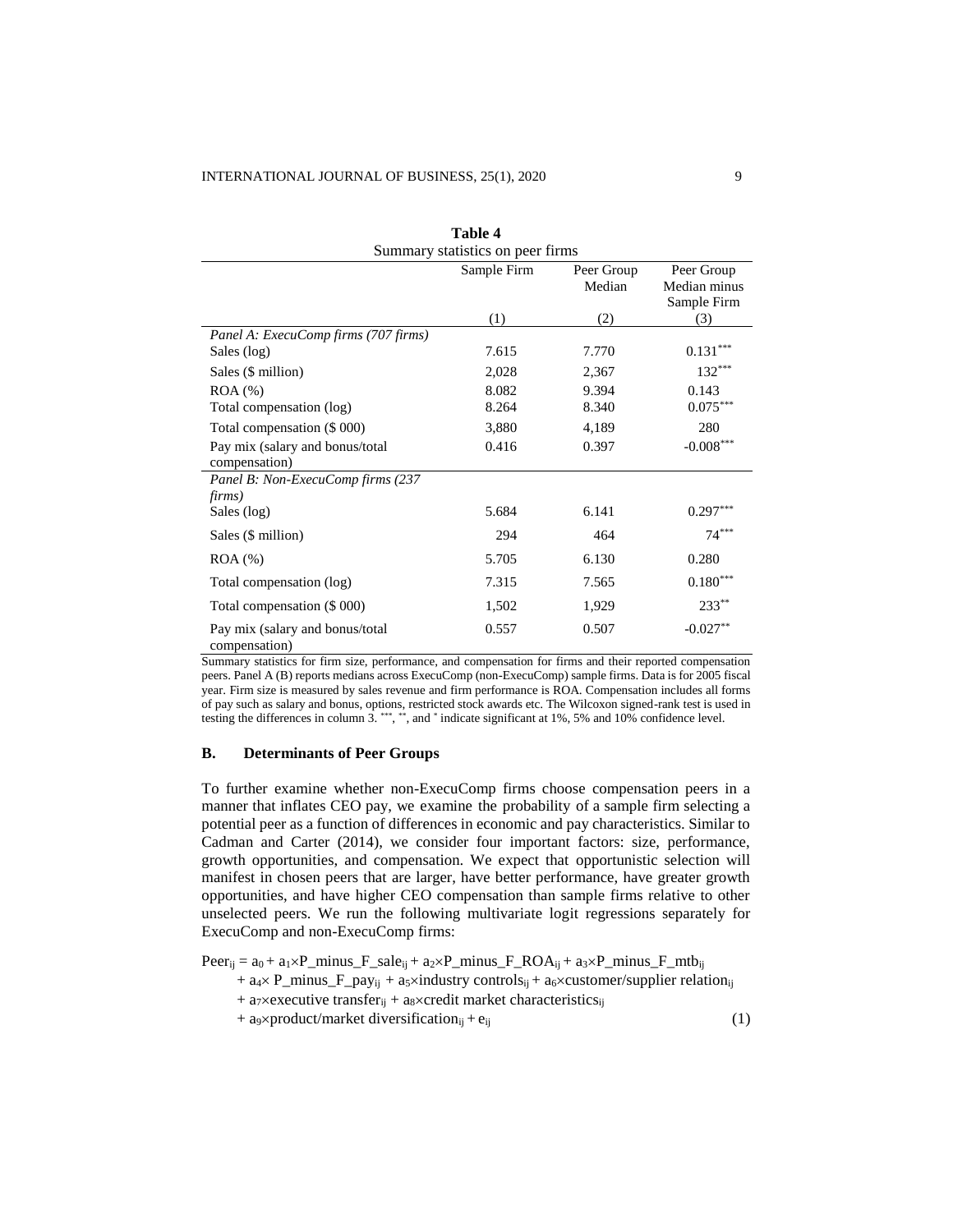where  $Peer = A$  dummy variable equal to one if a potential peer j is chosen as a peer by the sample firm i and zero otherwise; P\_minus\_F\_sale =  $Log(Potential)$  peer sales) – Log(Firm sales); P\_minus\_F\_ROA = Potential peer ROA – Firm ROA; P\_minus\_F\_mtb  $=$  Potential peer market-to-book ratio – Firm market-to-book ratio; and P\_minus\_F\_pay = Log(Potential peer CEO total compensation) – Log(Firm CEO total compensation).

Table 5 reports the logit regression results. For ExecuComp firms, the positive coefficient on P\_minus\_F\_sale (p-value < 0.0001) suggests that actual peers are relatively larger than sample firms, compared with other firms in the labor market. In addition, the positive coefficient on  $P_{\text{minus}}_E$ ROA (p-value < 0.0001) and P\_minus\_F\_mtb (p-value < 0.0001) suggests that actual peers have relatively better performance and higher growth opportunities than do potential peers, compared with the sample firm. When we include compensation, we find evidence that actual peer firms have relatively higher CEO total compensation after controlling for other characteristics that represent labor market (the coefficient on P\_minus\_F\_pay is positive and significant at p-value  $< 0.0001$ ). These findings provide some evidence consistent with opportunism. Firms not only choose peers of larger size but also hand-pick peers with higher compensation from potential peers of similar size. Interestingly, while ExecuComp firms opportunistically choose peers as demonstrated by selecting larger, better-performing, and higher-growth peers with greater CEO compensation, non-ExecuComp firms appear to select as peers, from all the potential peer firms, smaller firms with inferior performance. This result is puzzling and is different from the univariate results we previously documented.

In the regression, we also control for industry variables, customer or supplier relations, executive transfer, credit market characteristics, and product and market diversification. The results suggest that sample firms are more likely to select firms in the same industry as peers. If the potential peer firm is not in the same industry, then sample firms tend to select those firms from industries that have higher stock-return correlations with their own industry. Following Lemelin (1982) and Fan and Lang (2000), we compute the fraction of output that the firm's industry sells to the potential peer's industry and the fraction of input that the firm's industry buys from the potential peer's industry. For non-ExecuComp firms, the coefficient on the fraction of output that the firm's industry sells to the potential peer's industry is positive and statistically significant, suggesting customer/supplier relations are important for recruiting executives. Following Bizjak et al. (2011), we compute the fraction of external hires in the firm's industry that come from or leave for the potential peer firm's industry. The results indicate that both ExecuComp and non-ExecuComp firms are more likely to select, as peers, those firms that come from industries that either hire or supply executive talent to the firm's industry. Compensation peers are also more likely to come from firms that share the same credit rating with sample firms. Single-segment firms are more likely to choose other singlesegment firms; firms that report multiple business or geographic segments are more likely to choose other diversified firms.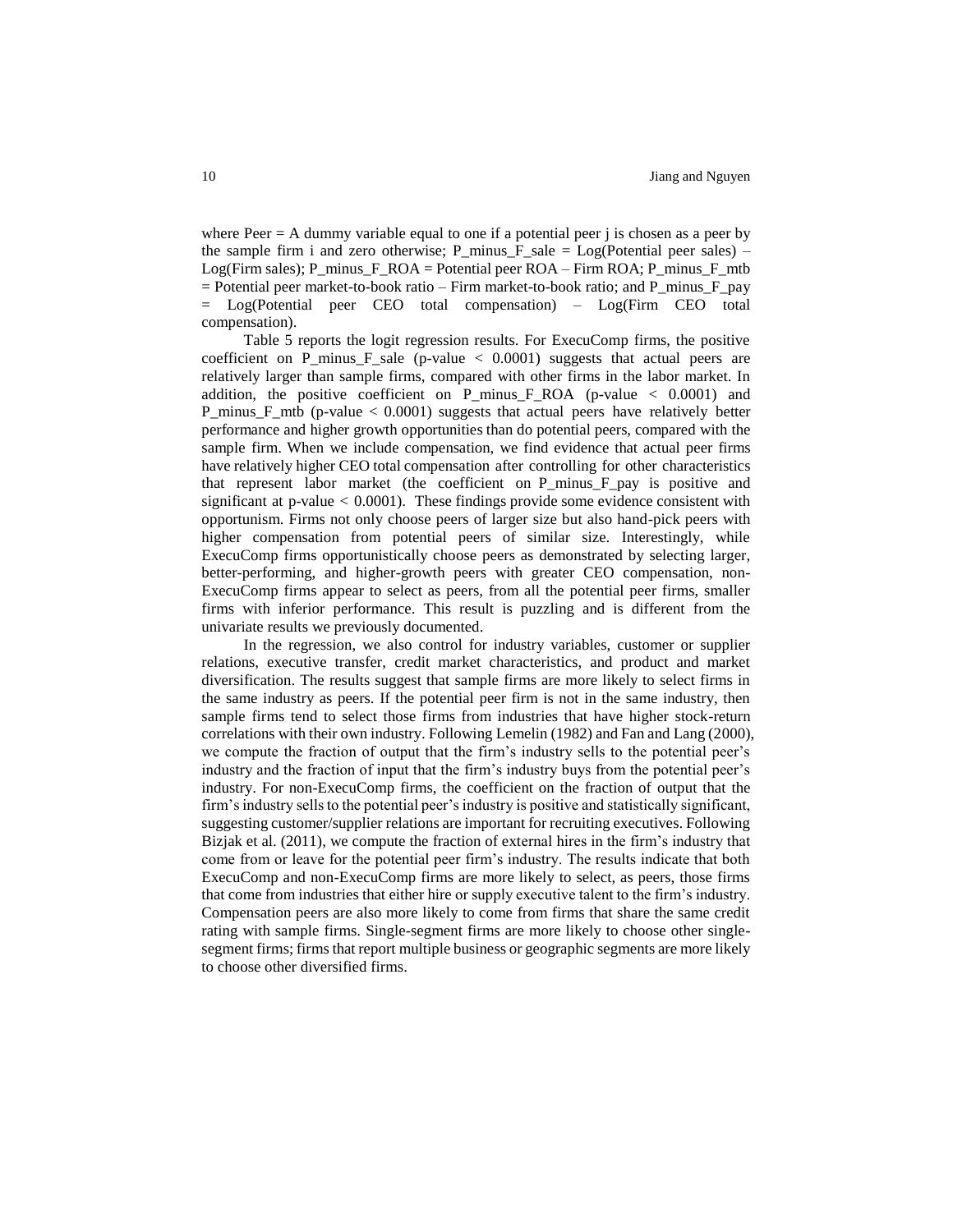|                                              | Logit analysis                                            |                                                  |               |           |  |
|----------------------------------------------|-----------------------------------------------------------|--------------------------------------------------|---------------|-----------|--|
|                                              |                                                           | Dependent variable is one if a potential peer is |               |           |  |
|                                              | chosen as a peer by the sample firm and zero<br>otherwise |                                                  |               |           |  |
|                                              | ExecuComp                                                 |                                                  | Non-ExecuComp |           |  |
|                                              | (I)                                                       | (2)                                              | (3)           | (4)       |  |
| Intercept                                    | $-9.908$                                                  | $-9.907$                                         | $-11.371$     | $-11.382$ |  |
|                                              | (0.000)                                                   | (0.000)                                          | (0.000)       | (0.000)   |  |
| Compensation measure:                        |                                                           |                                                  |               |           |  |
| P_minus_F_pay                                |                                                           | 0.187                                            |               | 0.082     |  |
|                                              |                                                           | (0.000)                                          |               | (0.000)   |  |
| Sales and performance measures:              |                                                           |                                                  |               |           |  |
| P_minus_F_sale                               | 0.411                                                     | 0.336                                            | $-0.047$      | $-0.080$  |  |
|                                              | (0.000)                                                   | (0.000)                                          | (0.000)       | (0.000)   |  |
| P_minus_F_ROA                                | 0.013                                                     | 0.013                                            | $-0.004$      | $-0.003$  |  |
|                                              | (0.000)                                                   | (0.000)                                          | (0.023)       | (0.111)   |  |
| P_minus_F_mtb                                | 0.101                                                     | 0.085                                            | 0.107         | 0.096     |  |
|                                              | (0.000)                                                   | (0.000)                                          | (0.000)       | (0.000)   |  |
| Industry variables:                          |                                                           |                                                  |               |           |  |
| Dummy equal to one if both firm and          | 2.164                                                     | 2.174                                            | 1.644         | 1.653     |  |
| peer are in the same Fama-French<br>industry | (0.000)                                                   | (0.000)                                          | (0.000)       | (0.000)   |  |
| Correlation of firm's industry return        | 3.872                                                     | 3.895                                            | 4.833         | 4.842     |  |
| and potential peer's industry return         | (0.000)                                                   | (0.000)                                          | (0.000)       | (0.000)   |  |
| Customer or supplier relation:               |                                                           |                                                  |               |           |  |
| Fraction of output (in dollars) that         | $-0.053$                                                  | $-0.085$                                         | 2.984         | 2.999     |  |
| firm's industry sells to potential           | (0.678)                                                   | (0.507)                                          | (0.000)       | (0.000)   |  |
| peer's industry                              |                                                           |                                                  |               |           |  |
| Fraction of input (in dollars) that          | $-0.211$                                                  | $-0.273$                                         | 0.158         | 0.093     |  |
| firm's industry buys from potential          | (0.122)                                                   | (0.046)                                          | (0.604)       | (0.762)   |  |
| peer's industry                              |                                                           |                                                  |               |           |  |
| Executive transfers:                         |                                                           |                                                  |               |           |  |
| Fraction of external hires for CEO           | 0.822                                                     | 0.833                                            | 0.949         | 0.953     |  |
| positions over the last 5 years that         | (0.000)                                                   | (0.000)                                          | (0.000)       | (0.000)   |  |
| firm's industry made from potential          |                                                           |                                                  |               |           |  |
| peer's industry.                             |                                                           |                                                  |               |           |  |
| Fraction of executive talent loss that       | 0.714                                                     | 0.722                                            | 0.469         | 0.462     |  |
| potential peer's industry hired from         | (0.000)                                                   | (0.000)                                          | (0.005)       | (0.006)   |  |
| firm's industry for CEO positions            |                                                           |                                                  |               |           |  |
| over the last 5 years.                       |                                                           |                                                  |               |           |  |
| Credit market characteristics:               |                                                           |                                                  |               |           |  |
| Dummy equal to one if both firm and          | 1.005                                                     | 0.999                                            | 0.682         | 0.691     |  |
| peer have the same credit rating             | (0.000)                                                   | (0.000)                                          | (0.000)       | (0.000)   |  |
| Product diversification and market           |                                                           |                                                  |               |           |  |
| diversification:                             |                                                           |                                                  |               |           |  |
| Dummy equal to one if both firm and          | 0.384                                                     | 0.374                                            | 0.330         | 0.332     |  |
| peer have multiple business segments         | (0.000)                                                   | (0.000)                                          | (0.000)       | (0.000)   |  |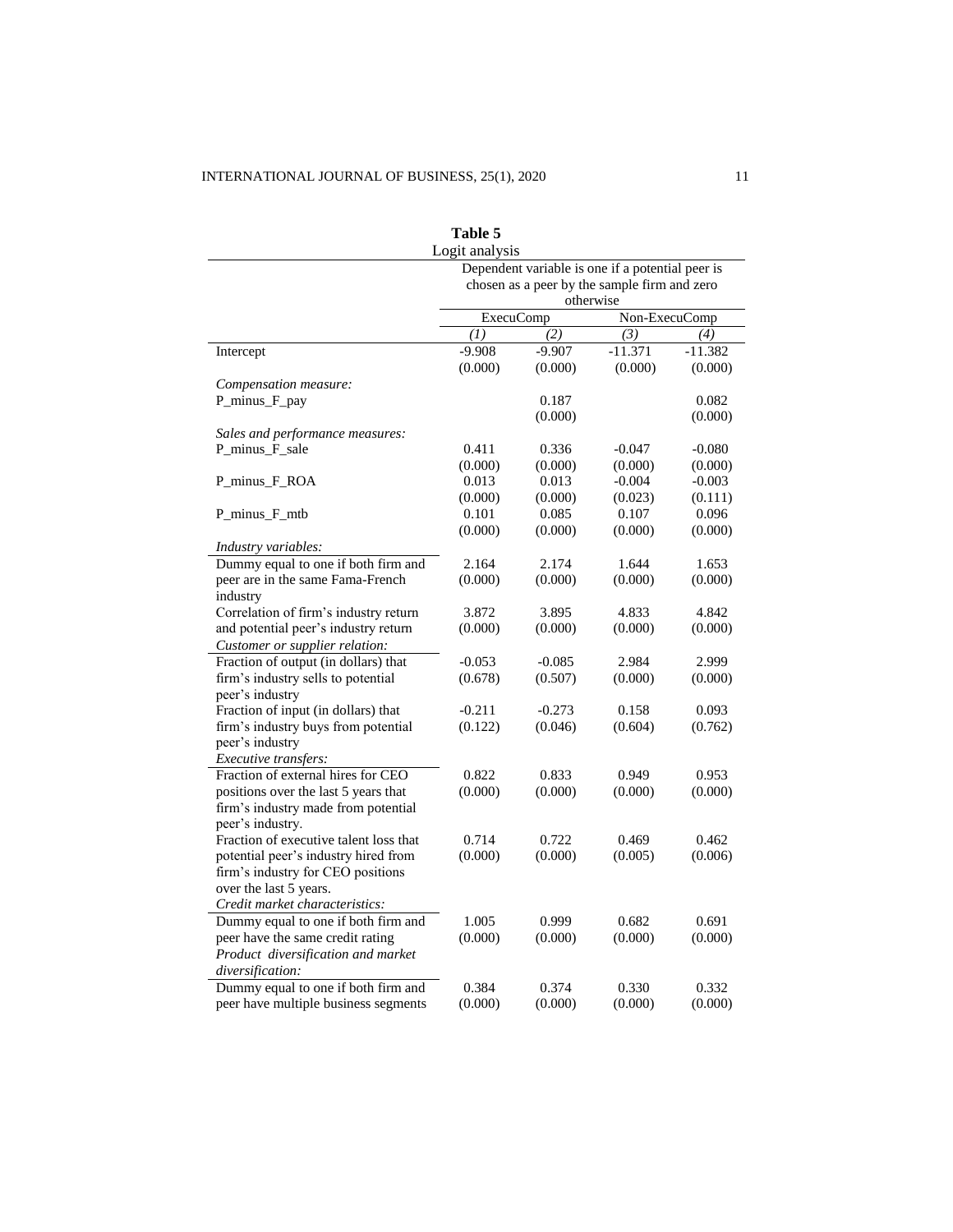| Dummy equal to one if both firm and | 0.233    | 0.245    | 0.219    | 0.215    |
|-------------------------------------|----------|----------|----------|----------|
| peer have only one business segment | (0.000)  | (0.000)  | (0.000)  | (0.000)  |
| Dummy equal to one if both firm and | 0.755    | 0.756    | 0.571    | 0.571    |
| peer are geographically diversified | (0.000)  | (0.000)  | (0.000)  | (0.000)  |
| Dummy equal to one if both firm and | 0.162    | 0.172    | 0.297    | 0.302    |
| peer have only one geographical     | (0.000)  | (0.000)  | (0.000)  | (0.000)  |
| location                            |          |          |          |          |
| Fixed effects                       | Yes      | Yes      | Yes      | Yes      |
| Number of observations              | 707x3353 | 707x3353 | 237x3353 | 237x3353 |
| Number of event occurs              | 11,570   | 11,570   | 3.314    | 3,314    |
| McFadden's pseudo $R^2$             | 31.1%    | 31.3%    | 29.3%    | 29.4%    |

Logit regressions of the factors that determine the characteristics of the firms that are contained in the compensation peer group. The dependent variable is one if a potential peer is chosen as a peer by the sample firm and zero otherwise. The coefficients are estimated for 707 ExecuComp firms and 237 non-ExecuComp firms separately. The set of potential peers includes the union of all sample firms (both ExecuComp and non-ExecuComp firms) and their chosen peers. Each sample firm is excluded from its own set of potential peers. *P\_minus\_F\_sale* is the difference in log of potential peer sales and log of firm sales. *P\_minus\_F\_ROA* is the difference in potential peer ROA and firm ROA. *P\_minus\_F\_mtb* is the difference in potential peer market-tobook ratio and firm market-to-book ratio. *P\_minus\_F\_pay* is the difference in log of potential peer CEO total compensation and log of firm CEO total compensation. *p*-values are reported in parentheses.

## **C. Determinants of Peer Groups: Using New Sets of Potential Peers**

Table 4 shows that non-ExecuComp firms choose peers, on average, 35% bigger than themselves. On the other hand, Table 5 shows that non-ExecuComp firms slightly favor smaller firms in choosing their peers. What explains the difference in inference based on univariate and multivariate logit regression? In the above logit regressions, the set of potential peer firms includes all sample firms, both ExecuComp and non-ExecuComp, and all of the peer firms disclosed by these firms. As Cadman and Carter (2014) point out, defining the pool of potential peers in this way may introduce noise in the selection process as it would introduce a potential peer likely not in the CEOs' labor market. For example, if tests of peer selection for relatively big ExecuComp firms include a small non-ExecuComp firm and its peers in the pool of potential peers, then the selection of actual peers may appear biased toward larger firms. Similarly, if tests of peer selection for small non-ExecuComp firms include a big ExecuComp firm and its peers in the pool of potential peers, then the selection of actual peers may appear to be biased toward smaller firms. Therefore, the inference from tests of opportunistic peer selection may be biased if the pool of potential peers includes firms unsuitable for benchmarking. To address this issue, we redefine the pool of potential peers for sample firms: the set of potential peers for ExecuComp firms includes only ExecuComp sample firms and their chosen peers; the set of potential peers for non-ExecuComp firms includes only non-ExecuComp firms and their chosen peers. From here, we re-run the logit regression.

Table 6 reports the logit regression results. We find that ExecuComp firms continue to exhibit opportunism in peer selection: they select peers that are larger, are better-performing, have higher growth opportunities, and pay greater compensation than other firms in the labor market. However, the degree of opportunism is reduced when using the new pool of potential peers that better reflect the CEO labor market. For example, the coefficient on *P\_minus\_F\_sale* is reduced from 0.411 (Table 5) to 0.341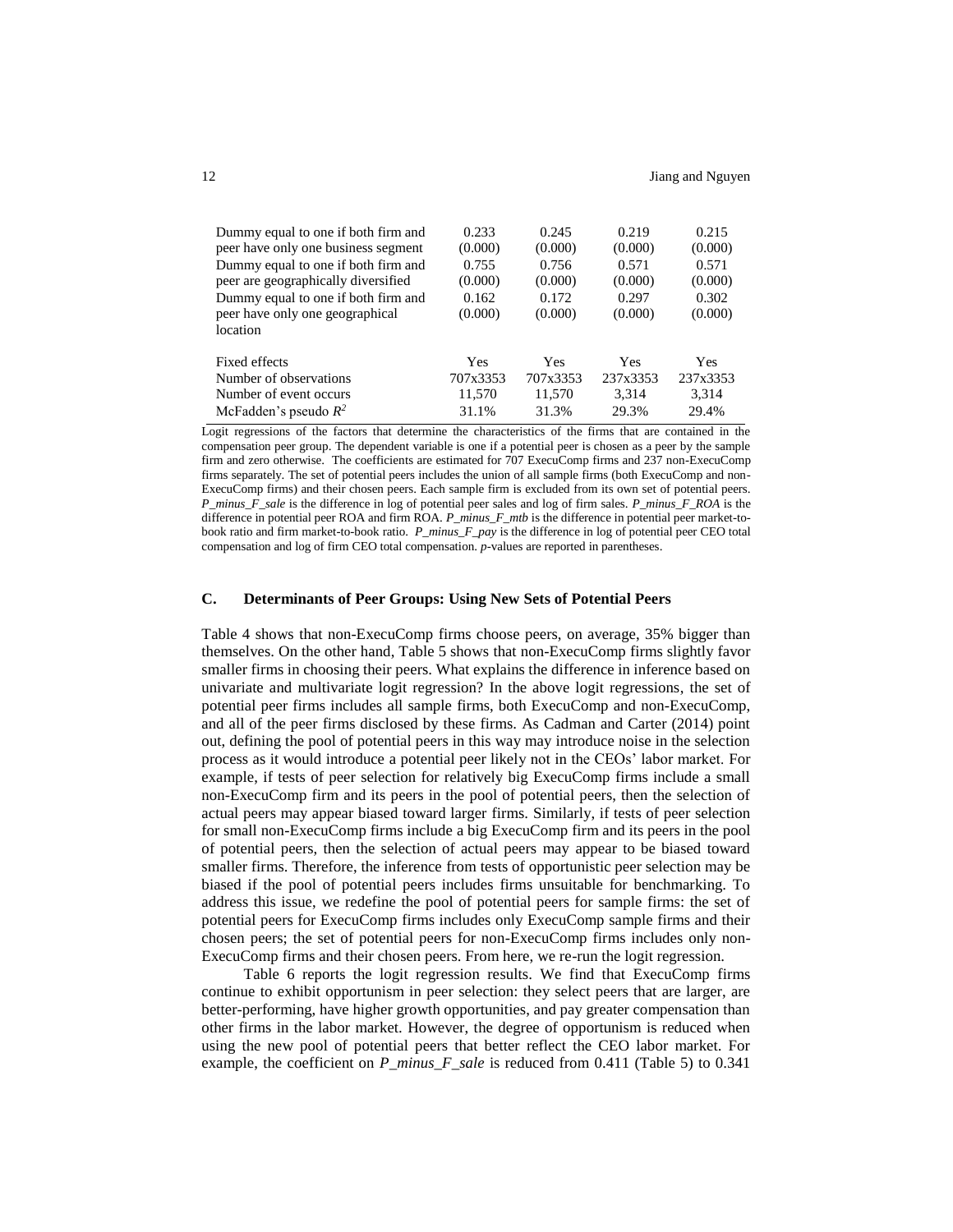(Table 6); the coefficient on *P\_minus\_F\_ROA* is reduced from 0.013 (Table 5) to 0.010 (Table 6). Non-ExecuComp firms, on the other hand, appear to opportunistically pick up peers that are larger, have higher growth opportunities, and have greater CEO compensation. For example, the coefficient on *P\_minus\_F\_sale* changed from -0.0465 (Table 5) to 0.1485 (Table 6), suggesting non-ExecuComp firms also exhibit opportunistic behavior in selecting peers. Now, this evidence is consistent with that shown by univariate comparison in Table 4.

|                                            |                                                           |          | Dependent variable is one if a potential peer is |           |  |
|--------------------------------------------|-----------------------------------------------------------|----------|--------------------------------------------------|-----------|--|
|                                            | chosen as a peer by the sample firm and zero<br>otherwise |          |                                                  |           |  |
|                                            | <b>ExecuComp</b>                                          |          | Non-ExecuComp                                    |           |  |
|                                            | (I)                                                       | (2)      | (3)                                              | (4)       |  |
| Intercept                                  | $-9.732$                                                  | $-9.732$ | $-10.998$                                        | $-11.010$ |  |
|                                            | (0.000)                                                   | (0.000)  | (0.000)                                          | (0.000)   |  |
| Compensation measure:                      |                                                           |          |                                                  |           |  |
| P_minus_F_pay                              |                                                           | 0.174    |                                                  | 0.057     |  |
|                                            |                                                           | (0.000)  |                                                  | (0.004)   |  |
| Sales and performance measures:            |                                                           |          |                                                  |           |  |
| P_minus_F_sale                             | 0.341                                                     | 0.270    | 0.148                                            | 0.127     |  |
|                                            | (0.000)                                                   | (0.000)  | (0.000)                                          | (0.000)   |  |
| P minus F ROA                              | 0.010                                                     | 0.011    | $-0.010$                                         | $-0.010$  |  |
|                                            | (0.000)                                                   | (0.000)  | (0.000)                                          | (0.000)   |  |
| P minus F mtb                              | 0.107                                                     | 0.094    | 0.089                                            | 0.082     |  |
|                                            | (0.000)                                                   | (0.000)  | (0.000)                                          | (0.000)   |  |
| Industry variables:                        |                                                           |          |                                                  |           |  |
| Dummy equal to one if both firm and        | 2.151                                                     | 2.162    | 1.780                                            | 1.784     |  |
| peer are in the same Fama-French           | (0.000)                                                   | (0.000)  | (0.000)                                          | (0.000)   |  |
| industry                                   |                                                           |          |                                                  |           |  |
| Correlation of firm's industry return      | 3.800                                                     | 3.821    | 4.943                                            | 4.949     |  |
| and potential peer's industry return       | (0.000)                                                   | (0.000)  | (0.000)                                          | (0.000)   |  |
| Customer or supplier relation:             |                                                           |          |                                                  |           |  |
| Fraction of output (in dollars) that       | $-0.064$                                                  | $-0.090$ | 3.446                                            | 3.462     |  |
| firm's industry sells to potential peer's  | (0.621)                                                   | (0.483)  | (0.000)                                          | (0.000)   |  |
| industry                                   |                                                           |          |                                                  |           |  |
| Fraction of input (in dollars) that firm's | $-0.113$                                                  | $-0.180$ | $-0.600$                                         | $-0.647$  |  |
| industry buys from potential peer's        | (0.408)                                                   | (0.189)  | (0.059)                                          | (0.042)   |  |
| industry                                   |                                                           |          |                                                  |           |  |
| Executive transfers:                       |                                                           |          |                                                  |           |  |
| Fraction of external hires for CEO         | 0.847                                                     | 0.857    | 0.661                                            | 0.667     |  |
| positions over the last 5 years that       | (0.000)                                                   | (0.000)  | (0.001)                                          | (0.001)   |  |
| firm's industry made from potential        |                                                           |          |                                                  |           |  |
| peer's industry.                           |                                                           |          |                                                  |           |  |

**Table 6** Logit analysis using modified set of potential peers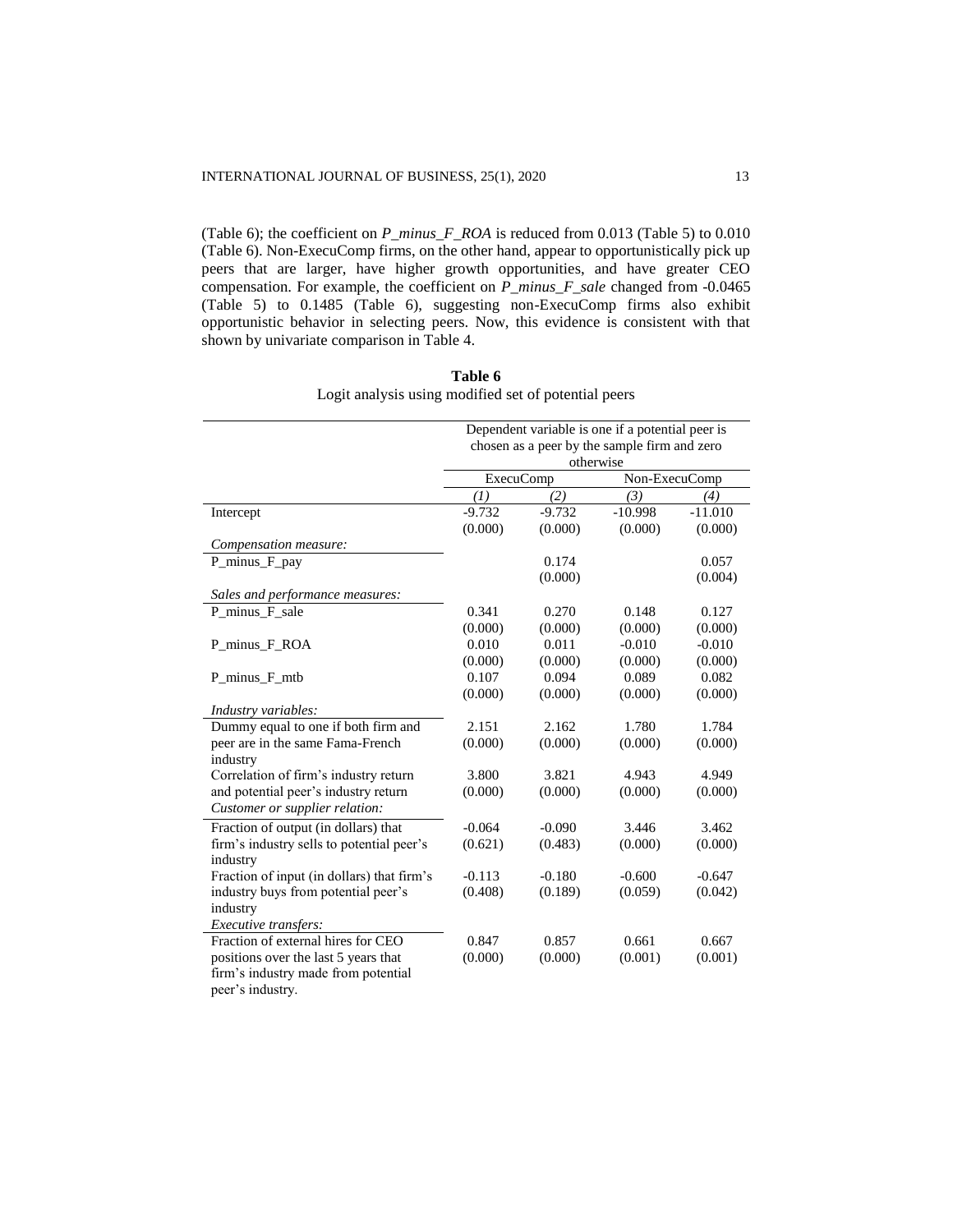| Fraction of executive talent loss that | 0.714    | 0.721    | 0.659      | 0.656    |
|----------------------------------------|----------|----------|------------|----------|
| potential peer's industry hired from   | (0.000)  | (0.000)  | (0.000)    | (0.000)  |
| firm's industry for CEO positions over |          |          |            |          |
| the last 5 years.                      |          |          |            |          |
| Credit market characteristics:         |          |          |            |          |
| Dummy equal to one if both firm and    | 0.995    | 0.991    | 0.657      | 0.667    |
| peer have the same credit rating       | (0.000)  | (0.000)  | (0.000)    | (0.000)  |
| Product diversification and market     |          |          |            |          |
| diversification:                       |          |          |            |          |
| Dummy equal to one if both firm and    | 0.385    | 0.378    | 0.237      | 0.238    |
| peer have multiple business segments   | (0.000)  | (0.000)  | (0.001)    | (0.001)  |
| Dummy equal to one if both firm and    | 0.244    | 0.251    | 0.263      | 0.260    |
| peer have only one business segment    | 0.000    | (0.000)  | (0.000)    | (0.000)  |
| Dummy equal to one if both firm and    | 0.705    | 0.708    | 0.528      | 0.526    |
| peer are geographically diversified    | (0.000)  | (0.000)  | (0.000)    | (0.000)  |
| Dummy equal to one if both firm and    | 0.195    | 0.202    | 0.292      | 0.295    |
| peer have only one geographical        | (0.000)  | (0.000)  | (0.000)    | (0.000)  |
| location                               |          |          |            |          |
| Fixed effects                          | Yes      | Yes      | <b>Yes</b> | Yes      |
| Number of observations                 | 707x2677 | 707x2677 | 237x1938   | 237x1938 |
| Number of event occurs                 | 11,570   | 11,570   | 3,314      | 3,314    |
| McFadden's pseudo $R^2$                | 30.1%    | 30.3%    | 30.5%      | 30.6%    |

This table reports coefficients of table 5's logistic regression when estimated using modified sets of potential peers. The set of potential peers for ExecuComp firms includes the union of only ExecuComp firms and their chosen peers. The set of potential peers for non-ExecuComp firms includes the union of only non-ExecuComp firms and their chosen peers. Each sample firm is excluded from its own set of potential peers. *P\_minus\_F\_sale* is the difference in log of potential peer sales and log of firm sales. *P\_minus\_F\_ROA* is the difference in potential peer ROA and firm ROA. *P\_minus\_F\_mtb* is the difference in potential peer market-to-book ratio and firm market-to-book ratio. *P\_minus\_F\_pay* is the difference in log of potential peer CEO total compensation and log of firm CEO total compensation. *p*-values are reported in parentheses.

The analyses in this section reveal how differences in the pool of potential peers may lead to different conclusions. For ExecuComp firms, there is less evidence of opportunism when small non-ExecuComp firms and their peers that likely do not represent the ExecuComp firms' labor market are excluded from the pool of potential peers. For non-ExecuComp firms, there is greater evidence of opportunism when big ExecuComp firms and their peers that likely do not reflect characteristics of the non-ExecuComp sample firms are excluded from the pool of potential peers. Overall, consistent with Cadman and Carter (2014), our results suggest that researchers' choice of the pool of potential peers influences their conclusions. <sup>11</sup> Using a group of potential peers that better reflects the CEO labor market, we find both ExecuComp and non-ExecuComp firms opportunistically select peer firms to inflate CEO pay.

#### **D. Determinants of CEO Pay**

If opportunism describes the selection of peer firms, then the compensation of chosen peers should be related to CEO pay in the sample firms. By benchmarking themselves against more highly paid peers, CEOs can attempt to negotiate a compensation package that could lead to unjustified pay increases. To examine this issue, we regress the observed CEO compensation in the fiscal year 2006 on peer-group median pay and other economic determinants of pay that have been documented in prior literature. The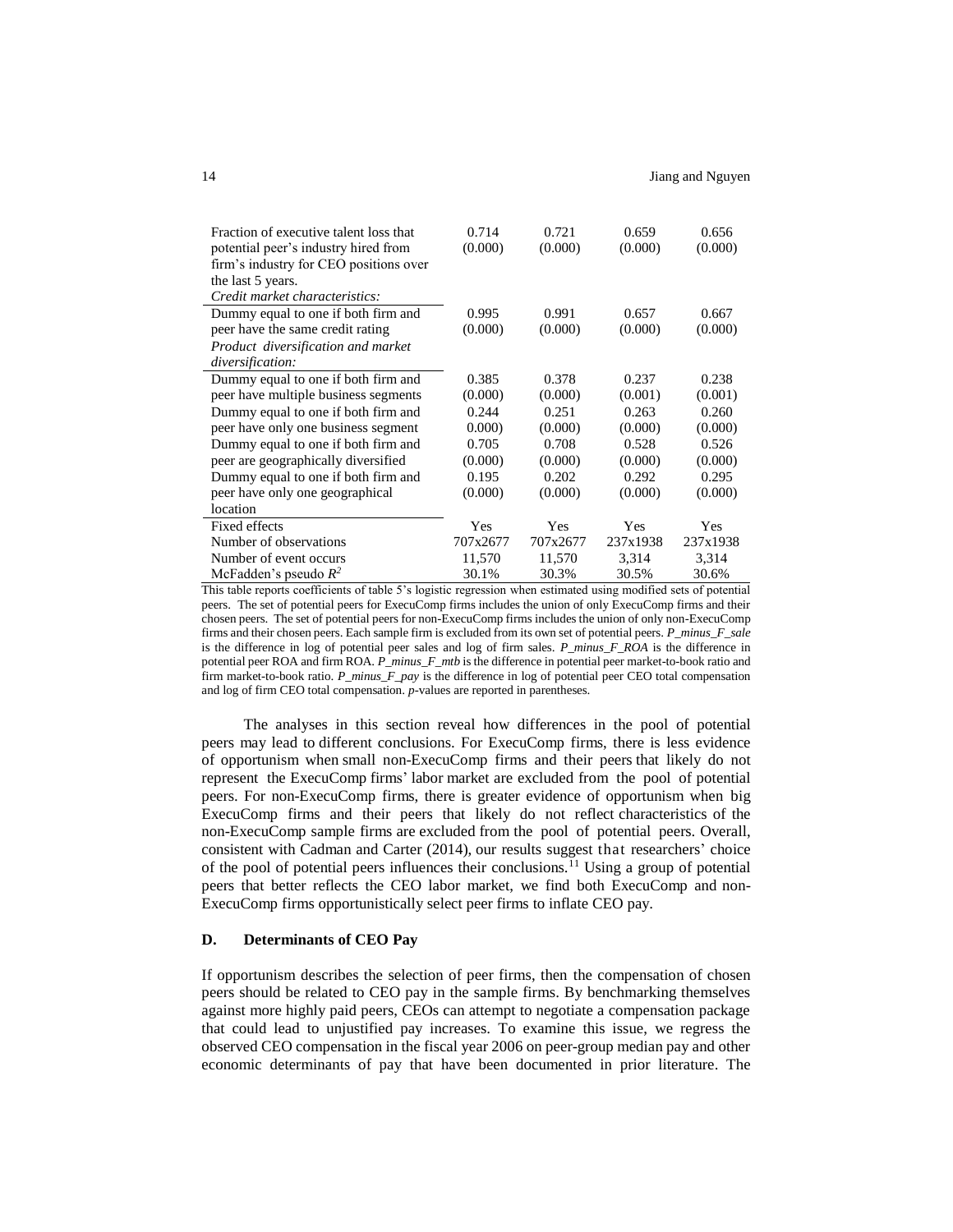coefficient estimate on the median pay shows how firms adjust the CEO compensation in 2006 as a function of the chosen benchmark:

$$
Pay_{it+1} = a_0 + a_1 \times median\ peer\ total\ pay_{it} + a_2 \times log(sale)_{it} + a_3 \times ROA_{it+1} + a_4 \times ROA_{it} + a_5 \times market-to-book_{it} + a_6 \times stock\ price\ volatility_{it} + e_{it}
$$
\n(2)

where Pay = logarithm of CEO total pay in year t+1; and Median peer total pay = logarithm of median of peer group total pay.

Table 7 reports the regression results. Our control variables include the log of sales, market-to-book ratio, return on assets, and stock volatility (Smith and Watts, 1992; Gaver and Gaver, 1993; Gaver et al., 1995; Core and Guay, 1999). We find the log of median compensation is positively related to CEO pay for both types of firms. The coefficient estimates are positive and significant (*p*-value < 0.0001). For ExecuComp firms, a 1% increase in the median total pay of compensation peers leads to 0.57% increase in sample firms' CEO compensation. For non-ExecuComp firms, it leads to a 0.53% increase in CEO pay. The results indicate that peer-group benchmarking is an important determinant of CEO compensation; the degree of benchmarking is similar in ExecuComp and in non-ExecuComp firms.

| Determinants of CEO pay                |                                           |                 |  |  |
|----------------------------------------|-------------------------------------------|-----------------|--|--|
|                                        | Dependent variable: CEO compensation at a |                 |  |  |
|                                        |                                           | disclosing firm |  |  |
|                                        | <b>ExecuComp</b>                          | Non-ExecuComp   |  |  |
|                                        | (1)                                       | (2)             |  |  |
| Intercept                              | 1.814                                     | 2.398           |  |  |
|                                        | (0.000)                                   | (0.000)         |  |  |
| Log of median peer total pay           | 0.573                                     | 0.532           |  |  |
|                                        | (0.000)                                   | (0.000)         |  |  |
| $Log of sales revenue_{2005}$          | 0.221                                     | 0.186           |  |  |
|                                        | (0.000)                                   | (0.003)         |  |  |
| ROA <sub>2006</sub>                    | 0.013                                     | 0.007           |  |  |
|                                        | (0.070)                                   | (0.502)         |  |  |
| ROA <sub>2005</sub>                    | $-0.017$                                  | $-0.014$        |  |  |
|                                        | (0.007)                                   | (0.162)         |  |  |
| Market-to-book2005                     | 0.083                                     | 0.099           |  |  |
|                                        | (0.094)                                   | (0.109)         |  |  |
| Stock price volatility <sub>2005</sub> | $-0.083$                                  | $-0.279$        |  |  |
|                                        | (0.591)                                   | (0.239)         |  |  |
| Adjusted R-squared                     | 0.555                                     | 0.319           |  |  |
| Number of observations                 | 707                                       | 237             |  |  |

| тарис 1 |                  |  |
|---------|------------------|--|
|         | ninants of CEO n |  |

**Table 7**

The effect of peer group compensation on sample firm compensation. The dependent variable is log of total compensation of sample firms in 2006 fiscal year. *p*-values are reported in parentheses.

## **E. Peer-Group Size and Peer Selection Bias**

Having shown that both ExecuComp and non-ExecuComp firms opportunistically select peers and that both benefit from having higher-paying peers, we next analyze the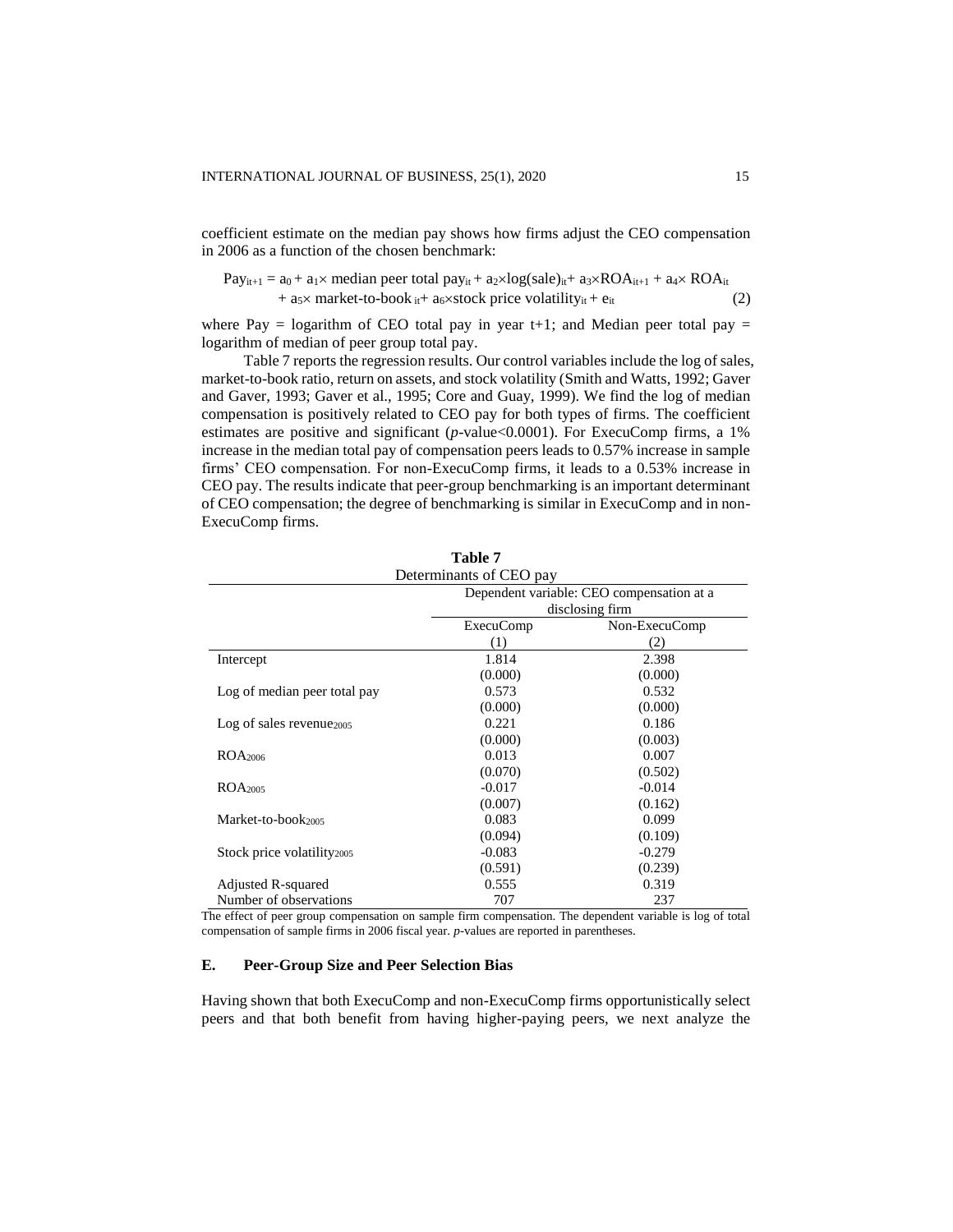difference in median size (compensation) of chosen peers and sample firms. We want to determine whether this difference is related to the number of peers in the peer groups. Using a sample of S&P 900 firms, Faulkender and Yang (2010) show peer selection bias is more severe in smaller peer groups than in larger peer groups. We define the size (compensation) bias as the difference of sales revenue (total compensation) between the peer-group median and the sample firm. Each group of sample firms, ExecuComp or non-ExecuComp, is divided into two sub-groups based on sample firm's peer-group size. Large (small) peer-group size refers to sample firms that have peer-group size above (below) the median peer-group size. Median values of size and compensation bias are then reported for each sub-group in Table 8.

**Table 8**

| 1 avit v                                |                  |            |               |            |  |
|-----------------------------------------|------------------|------------|---------------|------------|--|
| Peer group size and peer selection bias |                  |            |               |            |  |
|                                         | <b>ExecuComp</b> |            | Non-ExecuComp |            |  |
|                                         | Large peer       | Small peer | Large peer    | Small peer |  |
|                                         | group size       | group size | group size    | group size |  |
|                                         | $(N=363)$        | $(N=344)$  | $(N=120)$     | $(N=117)$  |  |
| Peer group median size minus firm       | 111              | $207***$   | 50            | $103***$   |  |
| size (\$ million)                       |                  |            |               |            |  |
| Log of peer group median size minus     | 0.089            | $0.173***$ | 0.224         | $0.422***$ |  |
| log firm size                           |                  |            |               |            |  |
| Peer group median total                 | 16               | 424***     | 222           | 274        |  |
| compensation minus firm total           |                  |            |               |            |  |
| compensation (\$ 000)                   |                  |            |               |            |  |
| Log of peer group median total          | 0.007            | $0.112^*$  | 0.171         | 0.187      |  |
| compensation minus log firm total       |                  |            |               |            |  |
| compensation                            |                  |            |               |            |  |

The effect of peer group size on the size bias and compensation bias. The size (compensation) bias is the difference of sales revenue (total compensation) between the peer group median and the sample firm. The sample consists of 707 (237) ExecuComp (non-ExecuComp) firms that reported peer groups in their 2006 fiscal year proxy statements where we have full data on sales and compensation for all peer firms. Each group of sample firms, ExecuComp or non-ExecuComp, is divided into two sub-groups based on sample firm's peer group size. Large (small) peer group size includes sample firms that have peer group size above (below) the median size. Median values are then reported for each sub-group. The Wilcoxon rank-sum test is used to compare the two subsamples. \*\*\*, \*\*, and \* represent differences at the 1%, 5%, and 10% levels, respectively.

As shown in Table 8, the size bias in firms with small peer groups is significantly higher than that in firms with large peer groups for both ExecuComp and non-ExecuComp firms. The results hold for both dollar values and the logarithm measures of the size bias. For example, the median size bias is \$207 million in ExecuComp firms with small peer groups; this figure is almost twice as large as that in firms with large peer groups (\$111 million). The results suggest that larger potential peers are more likely to be chosen as compensation peers by firms when the peer group is smaller. Moving to compensation bias measures, for ExecuComp firms, we find compensation bias is significantly larger in firms with small peer groups than those with large peer groups (i.e., \$424 million vs. \$16 million using the dollar measure of compensation bias). For the non-ExecuComp group, we find small peer groups associated with larger compensation bias, but the difference is not statistically significant. Faulkender and Yang (2010) suggest a potential explanation for the relation between peer-group size and peer selection bias. It is easier to manipulate median size (compensation) when the peer group is small. For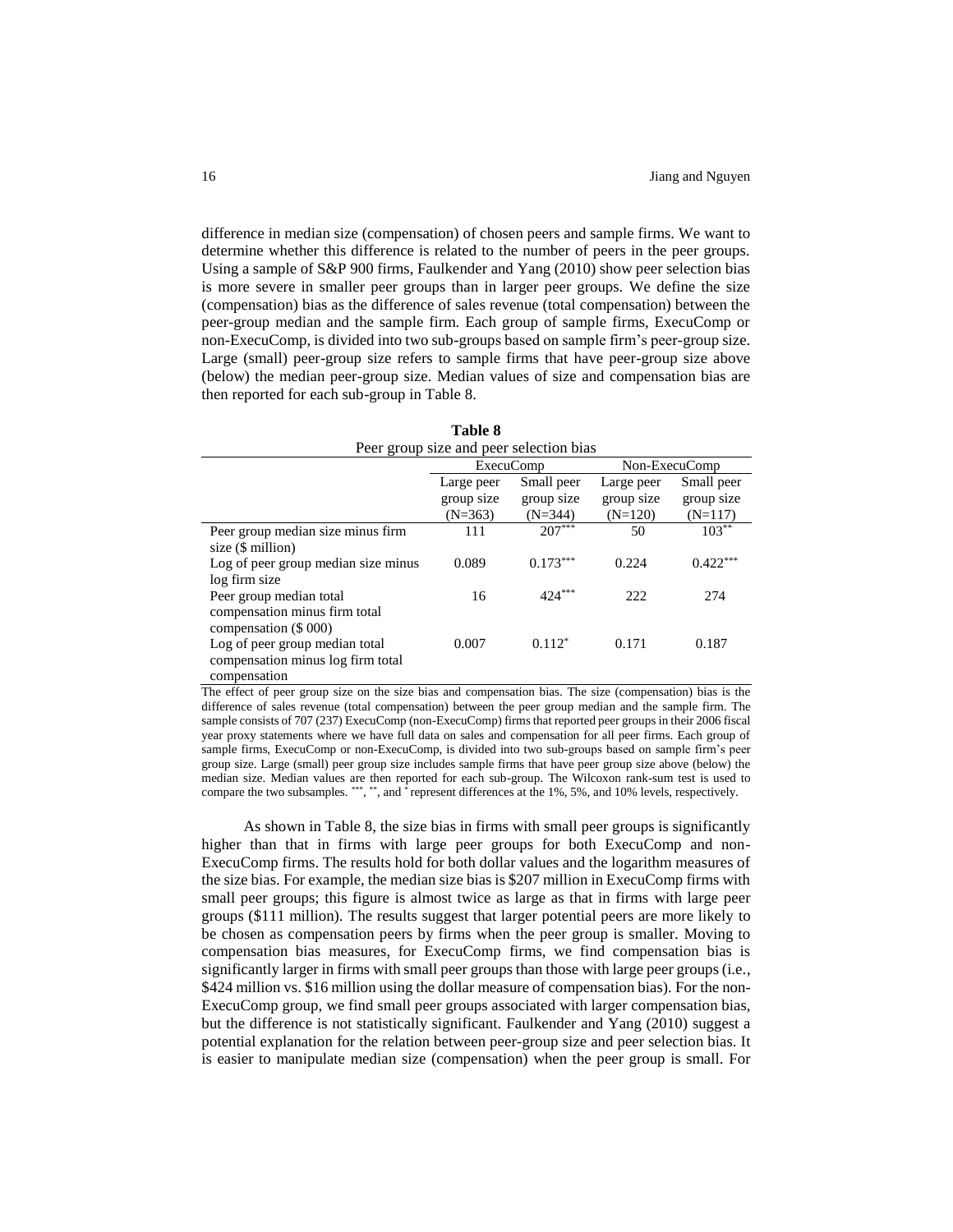example, fewer large (highly paid) peers are needed to inflate the median size (compensation) of smaller peer groups. It is also easier for the board of directors to justify including fewer, rather than more, large (highly paid) peers.

#### **IV. CONCLUSION**

An extensive body of literature exists that examines the compensation peer group benchmarking of CEO pay for Standard and Poor's ExecuComp companies. However, because of data constraints, there is almost no evidence regarding compensation peergroup selection in non-ExecuComp companies in the United States. We try to fill this void.

In this paper we provide some of the first comparisons of compensation peer-group selection and use in ExecuComp and non-ExecuComp firms by using a hand-collected peer-group database of 707 ExecuComp firms and 237 non-ExecuComp firms in 2006. On the one hand, firms select peers based on characteristics that signify efficient contracting such as industry affiliation, capital market competition, and organization complexity. On the other hand, ExecuComp firms choose peers that are larger and higherpaying than themselves; the biases are even larger for non-ExecuComp firms. By benchmarking against biased peer groups, self-serving executives in both ExecuComp and non-ExecuComp firms receive unjustified pay increases. The degree of benchmarking is similar in both groups of firms.

We also contribute to the debate in the literature on whether firms opportunistically select compensation peers by demonstrating that the researcher choice of the pool of potential peers influences the conclusions that researchers draw. When the pool of potential peers includes all sample firms and their peers, we find ExecuComp firms are opportunistic in selecting peers, while non-ExecuComp firms are not. However, when the pool is reduced to a group of firms that better reflect the labor market where firms compete for managerial talents, non-ExecuComp firms also appear to opportunistically pick peers that are larger, have higher growth opportunities, and have greater CEO compensation. Given that non-ExecuComp firms play an important role in the economy, studying their compensation peer groups enhances our understanding of the CEO contract design in relation to environment characteristics, and is therefore useful to regulators in making regulatory decisions.

#### **ENDNOTES**

- 1. See, for example, Albuquerque et al. (2013), Bizjak et al. (2008, 2011), Cadman and Carter (2014), and Faulkender and Yang (2010, 2013).
- 2. According to the user's manual, the ExecuComp database covers firms that are currently and historically part of the S&P 1500 index.
- 3. We thank the Russel Investment Group for providing the historical membership list of Russell 3000 index.
- 4. As an alternative to peer-group benchmarking, some firms set executive pay using one or more compensation surveys. These surveys usually include a list of hundreds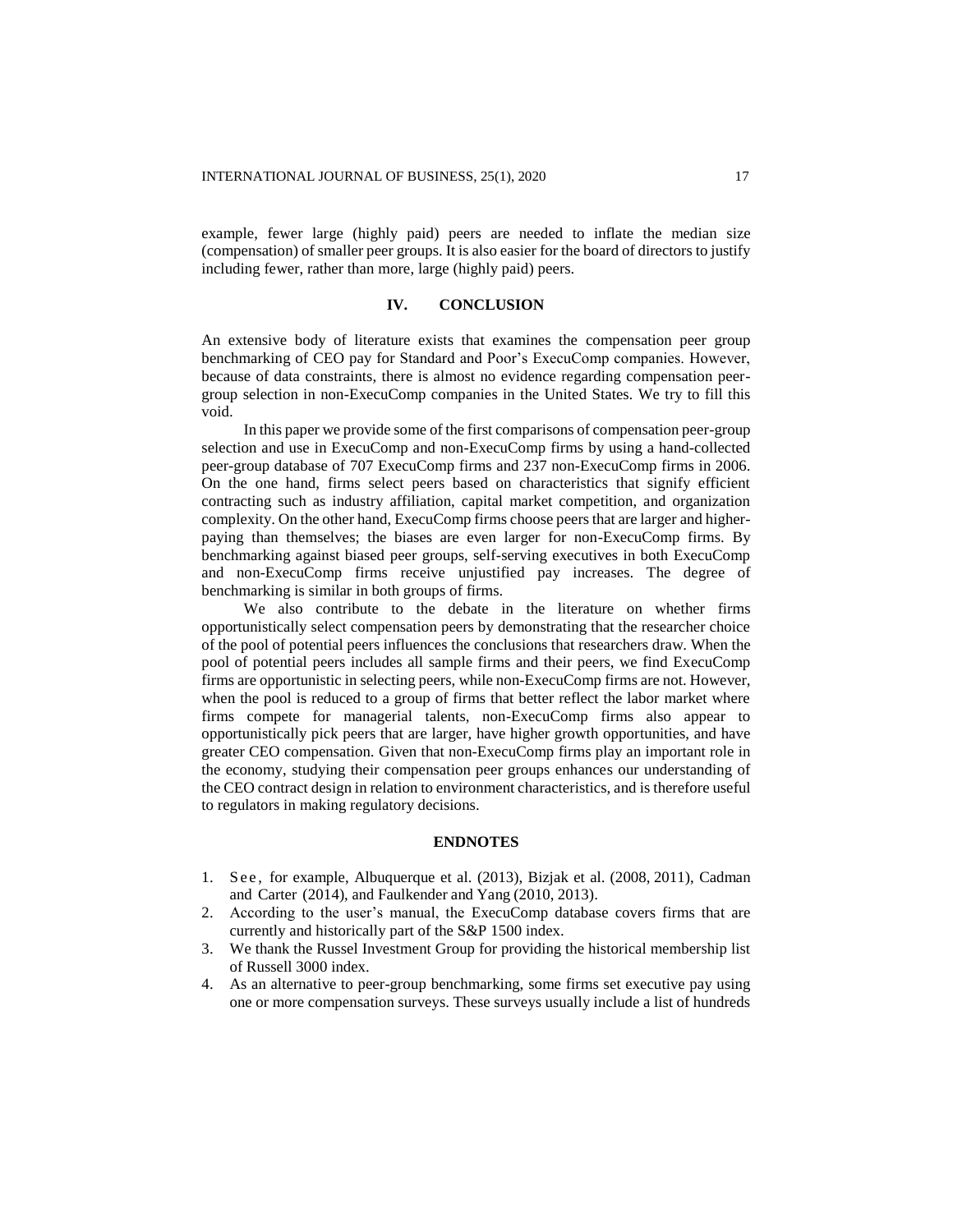of firms or more. Other firms use firms in specific indexes. We exclude these firms from our sample.

- 5. Our sample of firms and chosen peers consists of 3,354 unique firms. The ExecuComp database covers about 2,000 firms, and we hand-collect compensation data for about 1,300 firms.
- 6. For example, Faulkender and Yang (2010), Bizjak et al. (2011), and Cadman and Carter (2014) focus on the 2006 fiscal year.
- 7. For the most part, we report the results in term of medians. The results based on means are similar.
- 8. Other criteria include customer and supplier relationships, capital market, labor market flow, and firm diversification. For detailed discussion, please refer to Bizjak et al. (2011).
- 9. Smith and Watts (1992) find that firms with similar profitability may be exposed to similar demand shocks.
- 10. For firms where we hand-collect compensation data, we estimate TDC1 by closely following the ExecuComp database's methodology; this includes valuing the Black-Scholes value of option grants.
- 11. Cadman and Carter (2014) suggest defining a unique pool of potential peers for each sample firm. The pool includes chosen peers by the sample firm, peers of the chosen peers, and all firms that choose this sample firm as a peer. We cannot replicate this exercise for our sample because of the additional effort needed to collect information about peers of all the chosen peers. Our entire sample of firms, both ExecuComp and non-ExecuComp, consists of 3,279 unique peers. Of these 3,279 peers, only 1,695 are among the firms for which we have collected information about peer groups.

## **APPENDIX**

#### Variable definitions

|                                                          | Variable name in parentheses refer to the annual Compustat's XPF variable name. |  |
|----------------------------------------------------------|---------------------------------------------------------------------------------|--|
| Other data sources are given in the variable definition. |                                                                                 |  |
|                                                          |                                                                                 |  |

| Variable names             | Variable definition and data sources                 |
|----------------------------|------------------------------------------------------|
| Firm/peer characteristics: |                                                      |
| Sales revenue              | Sales/Turnover (SALE)                                |
| Log of sales revenue       | Log(Sales revenue)                                   |
| Total assets               | Assets (AT)                                          |
| $ROA (\%)$                 | Return on assets $= 100*$ Operating income after     |
|                            | depreciation (OIADP)/Assets (AT)                     |
| Market-to-book             | Market-to-book (MTB) = $[market equity + total]$     |
|                            | $debt + preferred stock liquidating value (PSTKL) -$ |
|                            | deferred taxes and investment tax credits            |
|                            | (TXDITC)/Assets (AT)                                 |
|                            | where: Market equity = Price Close (PRCC_F) $*$      |
|                            | Common shares outstanding (CSHO)                     |
|                            | Total debt = $Long-term debt (DLTT) + Det in$        |
|                            | current liabilities (DLC)                            |
| Stock price volatility     | Annualized stock volatility calculated using 60      |
|                            | month stock returns from CRSP database               |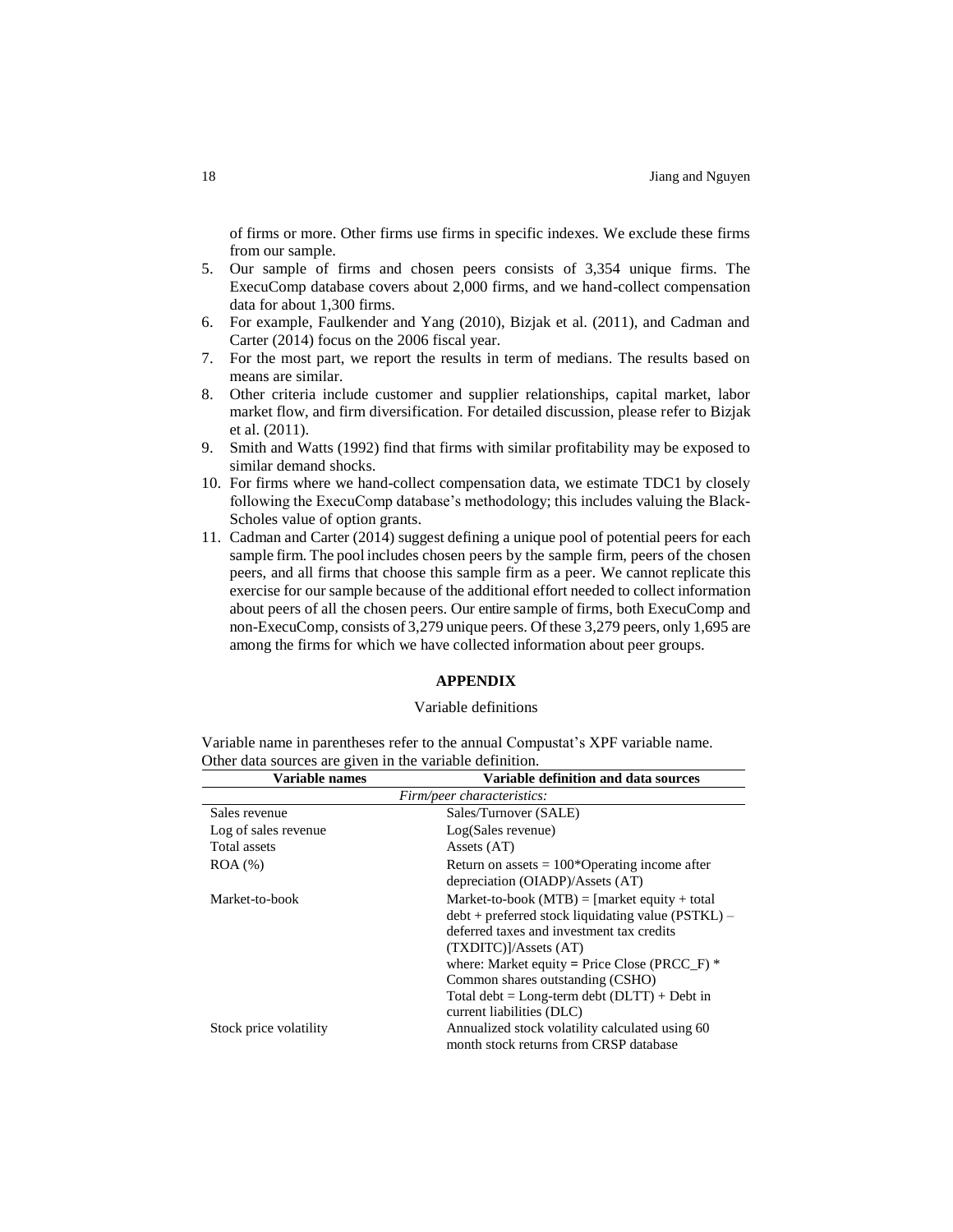| Institutional ownership                                                       | Percentage of common shares outstanding held by<br>all institutional owners, Thomson Reuters                                                                                                                                                                                                                                                                                                                                                                                   |  |
|-------------------------------------------------------------------------------|--------------------------------------------------------------------------------------------------------------------------------------------------------------------------------------------------------------------------------------------------------------------------------------------------------------------------------------------------------------------------------------------------------------------------------------------------------------------------------|--|
| Institutional ownership concentration                                         | Ratio of top five institutional ownership to total<br>institutional ownership, Thomson Reuters                                                                                                                                                                                                                                                                                                                                                                                 |  |
| Salary and bonus                                                              | Salary + Bonus, ExecuComp or hand-collected<br>from proxy statements                                                                                                                                                                                                                                                                                                                                                                                                           |  |
| Total compensation                                                            | Total compensation = $(Salary + Bonus + Other)$<br>annual + Restricted stock grants + LTIP payouts +<br>All other $+$ Value of options granted for 2005 fiscal<br>year; and Salary + Bonus+ Non-equity incentive<br>plan compensation $+$ Value of options granted $+$<br>Grant-date fair value of stock awards + Deferred<br>compensation earnings reported as compensation +<br>Other compensation for 2006 fiscal year),<br>ExecuComp or hand-collect from proxy statements |  |
| Peer group variables:                                                         |                                                                                                                                                                                                                                                                                                                                                                                                                                                                                |  |
| Fraction of peers in the same Fama-<br>French industry                        | Fama and French's (1997) 49-industry<br>classification                                                                                                                                                                                                                                                                                                                                                                                                                         |  |
| Fraction of peers in the industry-size<br>group                               | A peer is considered in the sample firm's industry-<br>size group if the peer is in the sample firm's<br>industry and has sales between 0.5 to 2.0 times that<br>of the sample firm's sales                                                                                                                                                                                                                                                                                    |  |
| Firm-peer variables:                                                          |                                                                                                                                                                                                                                                                                                                                                                                                                                                                                |  |
| Correlation of firm's industry return<br>and potential peer's industry return | Correlations were calculated using 2004-2005<br>industry daily return. Data are from Ken French's<br>website.                                                                                                                                                                                                                                                                                                                                                                  |  |
| Customer/Supplier relation                                                    | Data from Bureau of Economic Analysis, 2002<br>Benchmark Input Output account, 'USE' table                                                                                                                                                                                                                                                                                                                                                                                     |  |
| <b>Executive transfers</b>                                                    | Turnover data from ExecuComp, 2001-2005                                                                                                                                                                                                                                                                                                                                                                                                                                        |  |
| Credit market characteristics                                                 | Firm credit rating is determined based on<br>Compustat's S&P domestic long term issuer credit<br>rating (SPLTICRM). Credit rating has four<br>possible values: 'investment grade' if SPLTICRM<br>in [2,12], 'junk' if SPLTICRM in [13,23], 'default'<br>if SPLTICRM in [27,29], and 'unrated' if<br>SPLTICRM is missing                                                                                                                                                        |  |
| Product diversification and Market<br>diversification                         | Data from Compustat segment dataset                                                                                                                                                                                                                                                                                                                                                                                                                                            |  |

# **REFERENCES**

Albuquerque, A., G. De Franco, and R. Verdi, 2013, "Peer Choice in CEO Compensation," *Journal of Financial Economics,* 108(1), 160-181.

Bizjak, J., M. Lemmon, and L. Naveen, 2008, "Does the Use of Peer Groups Contribute to Higher Pay and Less Efficient Compensation?," *Journal of Financial Economics,* 90(2), 152-168.